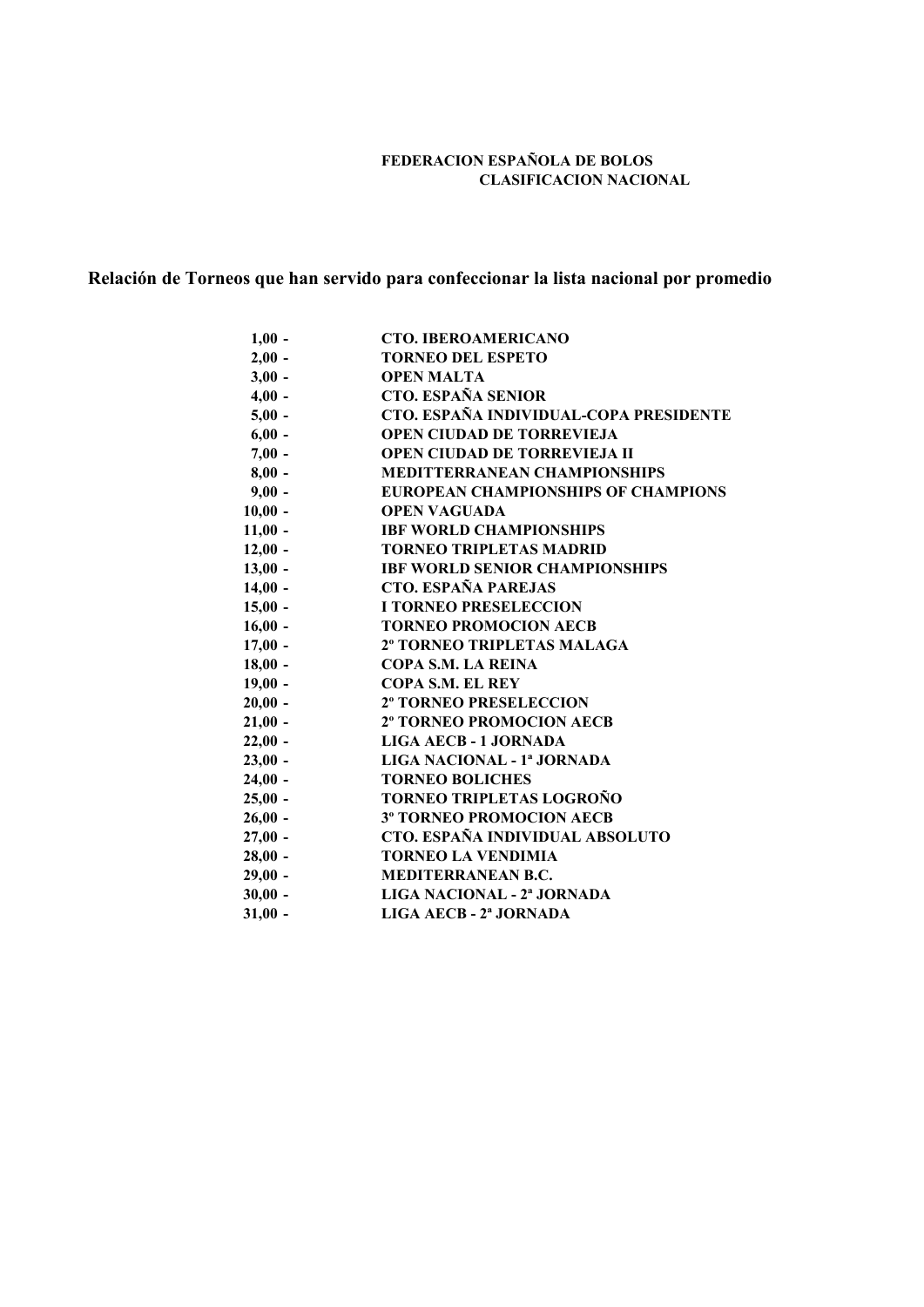### **FEDERACION ESPAÑOLA DE BOLOS CLASIFICACION NACIONAL**

#### **POR ORDEN ALFABETICO**

| <b>CT</b><br><b>ORD</b> | <b>NOMBRE</b>                        | <b>PART</b><br><b>BOLOS</b> |        | <b>PROMED</b><br><b>CLUB</b>    |
|-------------------------|--------------------------------------|-----------------------------|--------|---------------------------------|
| 1,002F                  | <b>AILSBY LYNNE</b>                  | 4.170,00                    | 25,00  | 166,80 LEVANTE BOWLING          |
| 2,002F                  | <b>ALBERT PORTA MILAGROS</b>         | 13.221,00                   | 80,00  | 165,26 LEVANTE BOWLING          |
| 3,00 3F                 | <b>BALLESTIN FANDOS MARIA JOSE</b>   | 1.911,00                    | 12,00  | 159,25 C.B. SARAKOSTA           |
| 4,00 3F                 | CAMPOS VELASQUEZ MARITZA ISABELLA    | 2.040,00                    | 10,00  | 204,00 C.D. FUSION BOWLING TEAM |
| 5,00 3F                 | CARRERA GARCIA ELENA                 | 10.926,00                   | 70,00  | 156,09 VAGUADA B.C.             |
| 6,00 1F                 | CIOTTI PATRICIA BEATRIZ              | 11.383,00                   | 58,00  | 196,26 CAPITAL BOWLING          |
| 7,00 1F                 | DEL OLMO DE LA FUENTE SARA           | 32.460,00                   | 179,00 | 181,34 B.C. TORREJON            |
| 8,00 3F                 | DIAZ CORONADO MARINA                 | 8.574,00                    | 61,00  | 140,56 CAPITAL BOWLING          |
| 9,00 1F                 | ESPINOSA ACUÑA LAURA                 | 21.639,00                   | 120,00 | 180,33 B.C. TORREJON            |
| $10,00$ 4F              | ESPINOSA MAUCO HAISQUEL YASMIN       | 3.819,00                    | 24,00  | 159,13 C.B. NEW PROJECT         |
| 11,00 1F                | ESTEBAN ALONSO VIRGINIA              | 16.801,00                   | 96,00  | 175,01 CAPITAL BOWLING          |
| 12,00 2F                | <b>ESTEVE MARTINEZ MARIA DOLORES</b> | 10.946,00                   | 67,00  | 163,37 LEVANTE BOWLING          |
| 13,00 3F                | FERNANDEZ DOMINGUEZ MARIA AURORA     | 3.612,00                    | 24,00  | 150,50 LEVANTE BOWLING          |
| 14,00 1F                | FRANCO BARRIOPEDRO TERESA            | 29.474,00                   | 167,00 | 176,49 CAPITAL BOWLING          |
| 15,00 3F                | FRENDO DUCA CYNTHIA                  | 2.140,00                    | 10,00  | 214,00 C.D. FUSION BOWLING TEAM |
| 16,00 1F                | <b>GAILLARD LAURENCE</b>             | 8.313,00                    | 47,00  | 176,87 ILICITANO BOWLING        |
| 17,00 2F                | <b>GARCIA GONZALEZ VICTORIA</b>      | 3.839,00                    | 24,00  | 159,96 L. INDIVIDUAL            |
| 18,00 1F                | <b>GARCIA HERRERO VANESSA</b>        | 25.364,00                   | 147,00 | 172,54 CAPITAL BOWLING          |
| 19,00 3F                | <b>GARCIA PRADO DOLORES</b>          | 6.265,00                    | 38,00  | 164,87 COSTA DEL SOL B.C.       |
| 20,00 3F                | <b>GONZALEZ ALVAREZ ROSA MARTA</b>   | 9.578,00                    | 59,00  | 162,34 MADRID DEAF B.C.         |
| 21,00 4F                | HORCAJO GARCIA CRISTINA Mª           | 2.354,00                    | 17,00  | 138,47 COSTA DEL SOL B.C.       |
| 22,00 1F                | JIMENEZ GONZALEZ MONICA              | 33.730,00                   | 178,00 | 189,49 C.D. FUSION BOWLING TEAM |
| 23,00 1F                | <b>JULIA INGLES INGRID</b>           | 43.147,00                   | 232,00 | 185,98 C.D. FUSION BOWLING TEAM |
| 24,00 3F                | KIRSCHBERG SCHENCK NICOLE            | 4.957,00                    | 32,00  | 154,91 COSTA DEL SOL B.C.       |
| 25,00 1F                | KONSTERI PEPPI OLIVIA                | 2.298,00                    | 10,00  | 229,80 ILICITANO BOWLING        |
| 26,00 2F                | KRAUS TAPIA LUZ GRACIELA             | 17.866,00                   | 114,00 | 156,72 COSTA DEL SOL B.C.       |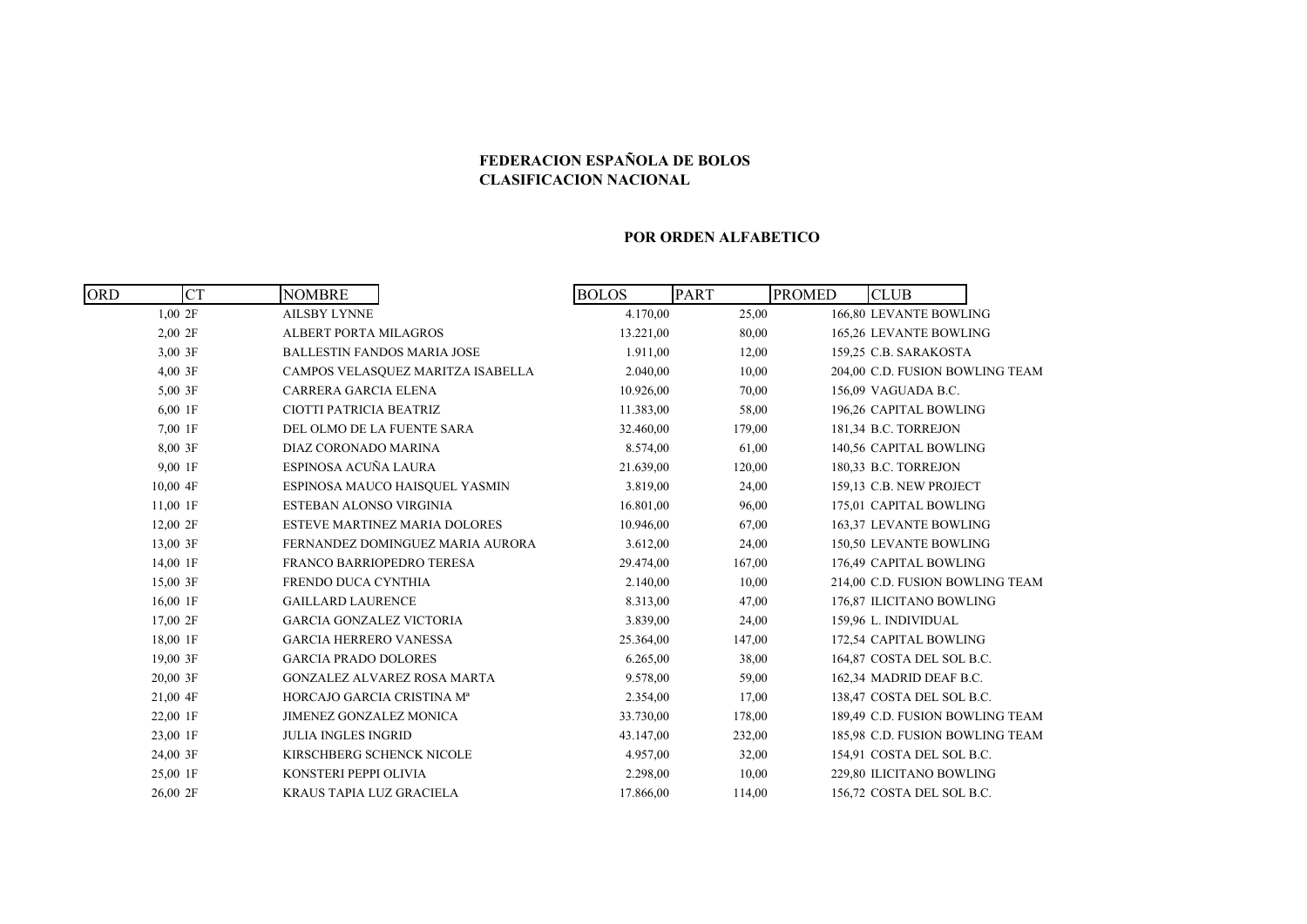| 27,00 3F | <b>LANCIEN MARINE</b>         | 6.180,00  | 36,00  | 171,67 EURO BOWLING TORREVIEJA  |
|----------|-------------------------------|-----------|--------|---------------------------------|
| 28,00 1F | LOZANO ORTIZ MARIA DEL CARMEN | 22.104,00 | 125,00 | 176,83 COSTA DEL SOL B.C.       |
| 29,00 1F | MARAZUELA GALINDO ENCARNACION | 10.233,00 | 60,00  | 170,55 VAGUADA B.C.             |
| 30,00 3F | MARIN GUTIERREZ DOLORES       | 4.868,00  | 33,00  | 147,52 COSTA DEL SOL B.C.       |
| 31,00 1F | <b>MAS LAZARO CRISTINA</b>    | 4.263,00  | 20,00  | 213,15 LEVANTE BOWLING          |
| 32,00 1F | <b>MATEO MELERO ANTONIA</b>   | 22.823,00 | 147,00 | 155,26 COSTA DEL SOL B.C.       |
| 33,00 1F | <b>MOLLA MOYA ALICIA</b>      | 5.623,00  | 32,00  | 175,72 LEVANTE BOWLING          |
| 34,00 1F | MUÑOZ HUERTA CAROLINA         | 31.230,00 | 170,00 | 183,71 C.D. FUSION BOWLING TEAM |
| 35,00 3F | <b>NEILA CASTRO ELENA</b>     | 671,00    | 5,00   | 134,20 CLUB BOWLING B.A.T.      |
| 36,00 3F | NOSEI MONICA ROSANA G.        | 3.931,00  | 29,00  | 135,55 MADRID DEAF B.C.         |
| 37,00 3F | PASCOAL GONCALVEZ Mª TERESA   | 1.931,00  | 10,00  | 193,10 CAPITAL BOWLING          |
| 38,00 3F | PASCUAL POTOT CATHERINE       | 5.388,00  | 34,00  | 158,47 ILICITANO BOWLING        |
| 39,00 2F | PASCUAL POTOT ESTRELLA        | 7.680,00  | 50,00  | 153,60 ILICITANO BOWLING        |
| 40,00 2F | PEREZ KRAUS BRENDA            | 16.436,00 | 102,00 | 161,14 VAGUADA B.C.             |
| 41,00 1F | POLLANEN KRISTA SUSANNA       | 2.077,00  | 10,00  | 207,70 ILICITANO BOWLING        |
| 42,00 3F | PULIDO LENDINEZ ENRIQUETA     | 607,00    | 6,00   | 101,17 VAGUADA B.C.             |
| 43,00 1F | SANCHEZ MONTERO MARIA ANGELES | 25.529,00 | 140,00 | 182,35 B.C. TORREJON            |
| 44,00 1F | SANDOVAL VAZQUEZ ALEJANDRA M. | 4.848,00  | 26,00  | 186,46 ILICITANO BOWLING        |
| 45,00 1F | SANZ MORENO CRISTINA          | 2.354,00  | 12,00  | 196,17 C.D. FUSION BOWLING TEAM |
| 46,00 3F | <b>SEGURA PASTOR ASUNCION</b> | 2.059,00  | 14,00  | 147,07 ILICITANO BOWLING        |
| 47,00 1F | SERRANO GARCIA LYDIA          | 15.879,00 | 84,00  | 189,04 B.C. TORREJON            |
| 48,00 1F | URBISTAZU MECQ GABRIELA       | 20.970,00 | 122,00 | 171,89 B.C. TORREJON            |
| 49,00 1F | VASQUEZ MANGIA KEYLA          | 13.594,00 | 78,00  | 174,28 C.D. FUSION BOWLING TEAM |
| 50,00 4F | VEIGA ENRIQUEZ TAMARA         | 1.812,00  | 12,00  | 151,00 PRETEXTO B.C.            |
| 51,00 3F | <b>VILA JOVE ELENA</b>        | 3.891,00  | 28,00  | 138,96 C.D. AVEBNOR BOWLING     |
| 52,00 3F | ZAVALA MORENO CAROL MARGARITA | 2.927,00  | 18.00  | 162.61 ARAGON C.B.              |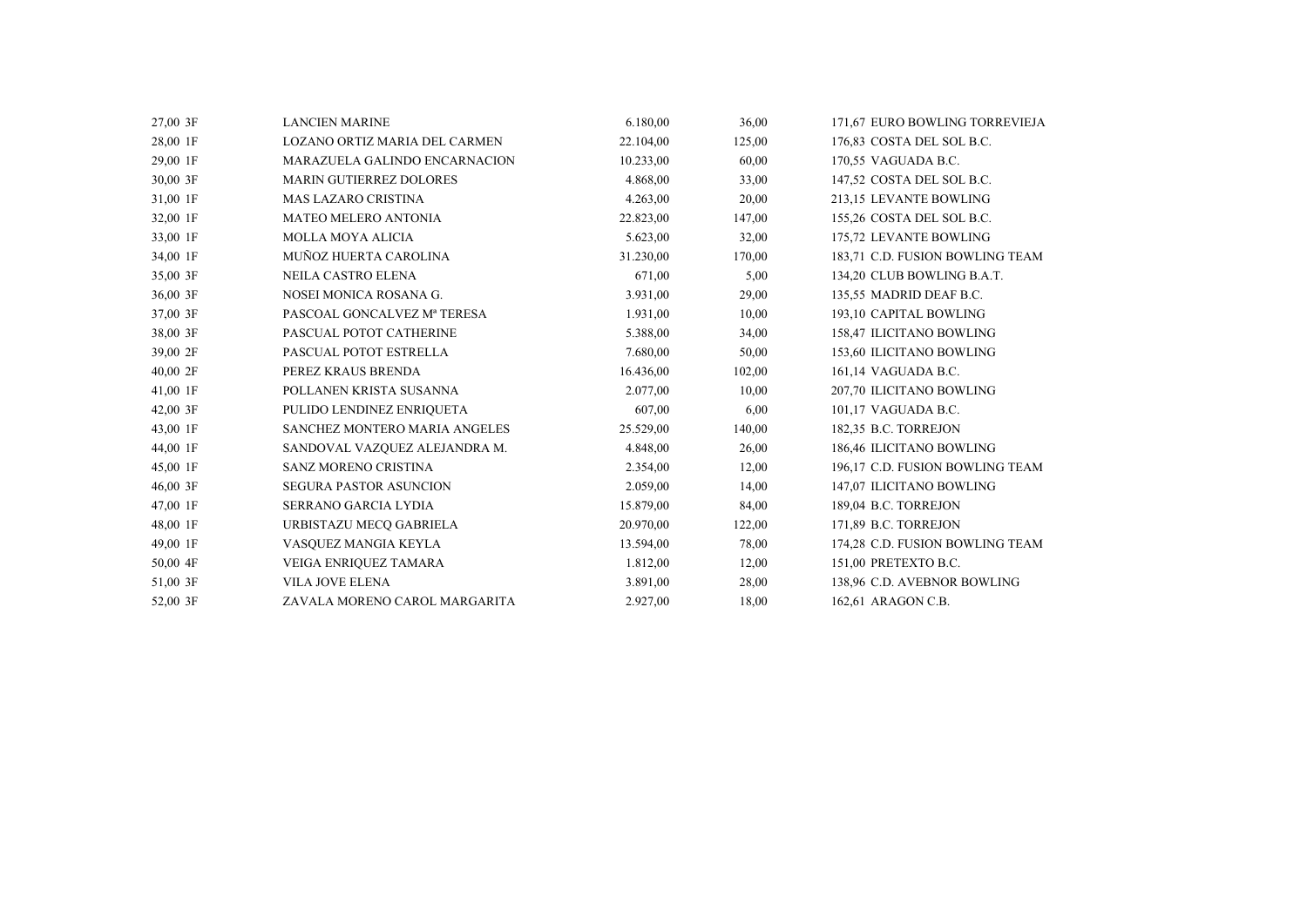## **FEDERACION ESPAÑOLA DE BOLOS CLASIFICACION NACIONAL**

#### **POR ORDEN ALFABETICO**

| <b>ORD</b> | <b>CT</b> | <b>NOMBRE</b>                      |                               | <b>BOLOS</b> | <b>PART</b> | <b>PROMED</b> | <b>CLUB</b>                       |  |
|------------|-----------|------------------------------------|-------------------------------|--------------|-------------|---------------|-----------------------------------|--|
|            | $1,00$ 3M | ALBARES DE TORRES JUAN A.          |                               | 7.315,00     | 43,00       |               | 170,12 C.D.B. MOREAGA DE SOPELANA |  |
|            | 2,00,3M   | <b>ABREU MARTIN FRANCISCO</b>      |                               | 1.538,00     | 9,00        |               | 170,89 C.B. NEW PROJECT           |  |
|            | 3,00 1M   | <b>ACIN SAMANES ION</b>            |                               | 25.940,00    | 129,00      |               | 201,09 C.D. BOLICHES              |  |
|            | $4,00$ 3M | <b>AGUADO BARBA TOMAS</b>          |                               | 4.501,00     | 26,00       |               | 173,12 BOWLING MADRID C.D.        |  |
|            | 5,00 3M   | <b>AGUIRRE IGLESIAS VICENTE R.</b> |                               | 3.282,00     | 23,00       |               | 142,70 C.B. MILESIOS              |  |
|            | $6,00$ 3M | ALBERT MANAU EDUARDO               |                               | 7.409,00     | 40,00       |               | 185,23 C.B. COMARCAL              |  |
|            | 7,00 2M   | ALCARAZ GARCIA PEDRO               |                               | 1.059,00     | 6,00        |               | 176,50 LEVANTE BOWLING            |  |
|            | 8,00 3M   | ALMAGRO GARCIA ALEJANDRO           |                               | 6.398,00     | 37,00       |               | 172,92 C.D. BOLICHES              |  |
|            | 9,00 1M   | <b>ALONSO FARRACES DANIEL</b>      |                               | 34.311,00    | 175,00      |               | 196,06 C.D. BOLICHES              |  |
|            | 10,00 2M  | ALONSO PERLA JUAN PABLO            |                               | 36.699,00    | 192,00      |               | 191,14 CAPITAL BOWLING            |  |
|            | 11,00 3M  | <b>ALVAREZ ARENAS JAIME</b>        |                               | 1.167,00     | 8,00        |               | 145,88 BOWLING HISPALIS           |  |
|            | 12,00 2M  | ALVAREZ CABALEIRO CIRILO           |                               | 16.437,00    | 88,00       |               | 186,78 C.B. CELTA                 |  |
|            | 13,00 3M  |                                    | ALVAREZ HERNANDEZ JUAN CARLOS | 24.541,00    | 141,00      |               | 174,05 VAGUADA B.C.               |  |
|            | 14,00 3M  |                                    | ALVAREZ QUINTAS ARTURO CIRILO | 7.849,00     | 49,00       |               | 160,18 C.B. MILESIOS              |  |
|            | 15,00 3M  |                                    | ALZAGA GARMILLA JORGE RAMON   | 4.991,00     | 26,00       |               | 191,96 C.D.B. MOREAGA DE SOPELANA |  |
|            | 16,00 2M  | ANDREI LUSAN STEFAN                |                               | 9.698,00     | 52,00       |               | 186,50 C.D.B. MOREAGA DE SOPELANA |  |
|            | 17,00 3M  | ANDRES PASCUAL BRUNO               |                               | 5.067,00     | 30,00       |               | 168,90 B.C. INTER BOWLING         |  |
|            | 18,00 1M  | ANSALDO MOLINA DAVID               |                               | 3.149,00     | 18,00       |               | 174,94 JOVENTUT AL- VICI C.B.     |  |
|            | 19,00 2M  |                                    | ARBIZU URIARTE MIGUEL ANGEL   | 3.842,00     | 23,00       |               | 167,04 SPLIT 3/10                 |  |
|            | 20.00 3M  | ARDAO VILAGELIU JUAN JOSE          |                               | 20.619,00    | 114,00      |               | 180.87 L. INDIVIDUAL              |  |
|            | 21,00 1M  |                                    | ARJONILLA GARCIA ALEJANDRO    | 15.954,00    | 84,00       |               | 189,93 EURO BOWLING TORREVIEJA    |  |
|            | 22,00 3M  |                                    | ASENSIO RUBIO JOSE MAXIMINO   | 2.251,00     | 14,00       |               | 160,79 C.B. SARAKOSTA             |  |
|            | 23,00 3M  | ASO ARIÑO ANTONIO                  |                               | 7.548,00     | 42,00       |               | 179,71 C.B. SARAKOSTA             |  |
|            | 24,00 3M  | <b>AVILES VICO CARLOS</b>          |                               | 346,00       | 2,00        |               | 173,00 C.B. SEVEN - 3             |  |
|            | 25,00 3M  |                                    | AYENSA TORRES JOSE EDUARDO    | 8.480,00     | 52,00       |               | 163,08 ARAGON C.B.                |  |
|            | 26,00 3M  | AYUSO IZQUIERDO ANTONIO            |                               | 9.353,00     | 60,00       |               | 155,88 DE REBOTE                  |  |
|            |           |                                    |                               |              |             |               |                                   |  |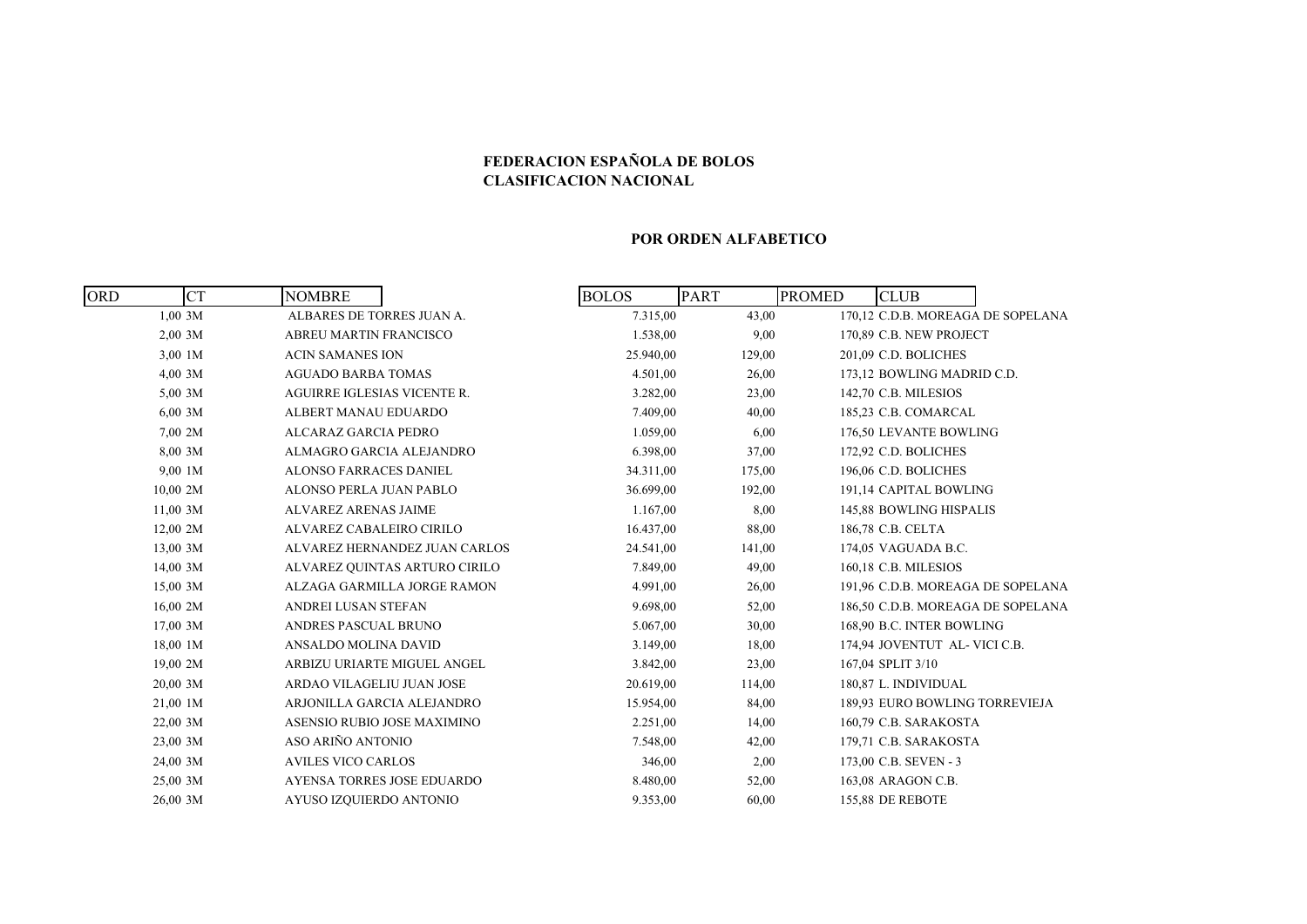| 27,00 3M | AYUSO SEGURA ALBERTO              | 2.291,00  | 14,00  | 163,64 DE REBOTE                  |
|----------|-----------------------------------|-----------|--------|-----------------------------------|
| 28,00 3M | <b>BACULO MANONGSONG MARK</b>     | 2.472,00  | 16,00  | 154,50 B.C. TRAMUNTANA            |
| 29,00 3M | BARDERA DEL RIO ALEJANDRO         | 4.530,00  | 26,00  | 174,23 COSTA DEL SOL B.C.         |
| 30,00 3M | BARDERA SANZ MIGUEL ANGEL         | 12.155,00 | 79,00  | 153,86 COSTA DEL SOL B.C.         |
| 31,00 3M | BARGUES HERNANDEZ ALVARO          | 4.148,00  | 23,00  | 180,35 CLUB BOWLING B.A.T.        |
| 32,00 1M | BARRIOPEDRO GARNACHO JOSE         | 5.344,00  | 28,00  | 190,86 CAPITAL BOWLING            |
| 33,00 1M | BARRIOPEDRO GARNACHO PABLO        | 21.805,00 | 111,00 | 196,44 CAPITAL BOWLING            |
| 34,00 1M | <b>BATLE PLANISI PEDRO J.</b>     | 5.441,00  | 31,00  | 175,52 BOWLING CANTABRIA          |
| 35,00 3M | <b>BAYON BERMEJO SERGIO</b>       | 6.362,00  | 39,00  | 163,13 L. INDIVIDUAL              |
| 36,00 3M | <b>BAZAGA ALCAY JUAN CARLOS</b>   | 4.954,00  | 30,00  | 165,13 TOMAHAWK BOWLING CLUB      |
| 37,00 3M | BENAVENTE SANCHEZ JOSE MANUEL     | 9.231,00  | 58,00  | 159,16 L. INDIVIDUAL              |
| 38,00 1M | <b>BENITO DE PABLO BORJA</b>      | 18.701,00 | 96,00  | 194,80 DE REBOTE                  |
| 39,00 2M | BERGANZA GARCIA GUILLERMO         | 19.562,00 | 107,00 | 182,82 C.B. COMARCAL              |
| 40,00 2M | BERMUDEZ GONZALEZ ANTONIO         | 10.278,00 | 59,00  | 174,20 EURO BOWLING TORREVIEJA    |
| 41,00 3M | BERNABE RODRIGUEZ RAFAEL          | 7.964,00  | 45,00  | 176,98 BOWLING HISPALIS           |
| 42,00 3M | BETRAN RABAL ALBERTO              | 1.623,00  | 11,00  | 147,55 C.D. AVEBNOR BOWLING       |
| 43,00 3M | BOADA DE FREITAS CARLOS DANIEL    | 4.361,00  | 24,00  | 181,71 VAGUADA B.C.               |
| 44,00 2M | <b>BOADA ISMAYEL CARLOS RAUL</b>  | 1.800,00  | 10,00  | 180,00 VAGUADA B.C.               |
| 45,00 3M | <b>BOFILL CAPSIR GUSTAVO</b>      | 4.379,00  | 27,00  | 162,19 VAGUADA B.C.               |
| 46,00 2M | <b>BOIRA BUISAN BENITO</b>        | 9.403,00  | 53,00  | 177,42 C.B. COMARCAL              |
| 47,00 3M | BONACASA FERNANDEZ JULIAN ENRIQUE | 9.875,00  | 54,00  | 182,87 MADRID DEAF B.C.           |
| 48,00 3M | <b>BRENES MORENO JUAN</b>         | 3.249,00  | 20,00  | 162,45 BOWLING HISPALIS           |
| 49,00 1M | BRICEÑO CAÑIZO JESUS DANIEL       | 41.125,00 | 204,00 | 201,59 C.B. CELTA                 |
| 50,00 1M | <b>BRICEÑO CAÑIZO LUIS JESUS</b>  | 28.582,00 | 146,00 | 195,77 C.B. CELTA                 |
| 51,00 3M | <b>BUSTOS MARCOS JUAN JOSE</b>    | 5.515,00  | 28,00  | 196,96 C.B. SEVEN - 3             |
| 52,00 2M | CALDERON ALMEIDA ALEJANDRO        | 5.321,00  | 28,00  | 190,04 C.B. NEW PROJECT           |
| 53,00 3M | CALERO UBIETA JUAN JOSE           | 1.640,00  | 12,00  | 136,67 L. INDIVIDUAL              |
| 54,00 1M | CAMILLE FROUVELLE SERGE LUIS      | 21.446,00 | 107,00 | 200,43 C.B. CELTA                 |
| 55,00 3M | CAMPOS FERNANDEZ MIGUEL ANGEL     | 6.053,00  | 42,00  | 144,12 COSTA DEL SOL B.C.         |
| 56,00 3M | CAMPOS PADRON ENRIQUE JOSE        | 1.801,00  | 12,00  | 150,08 TEAM 69 C.B.               |
| 57,00 3M | CAMPOS REGNAULT LARRY JOSE        | 5.080,00  | 28,00  | 181,43 SPLIT 3/10                 |
| 58,00 3M | <b>CANO BAUTISTA JOSE</b>         | 8.405,00  | 48,00  | 175,10 C.D. AVEBNOR BOWLING       |
| 59,00 2M | CAÑETE CARDONA LUIS               | 2.566,00  | 14,00  | 183,29 B.C. INTER BOWLING         |
| 60,00 2M | CARCEDO CASTRO JOSE LUIS          | 3.069,00  | 18,00  | 170,50 SPLIT 3/10                 |
| 61,00 3M | CARCELEN ANTON JOSE MARIA         | 4.253,00  | 26,00  | 163,58 C.D.B. MOREAGA DE SOPELANA |
| 62,00 1M | <b>CARDONA BURGUES ALVAR</b>      | 31.288,00 | 154,00 | 203,17 C.D. BOLICHES              |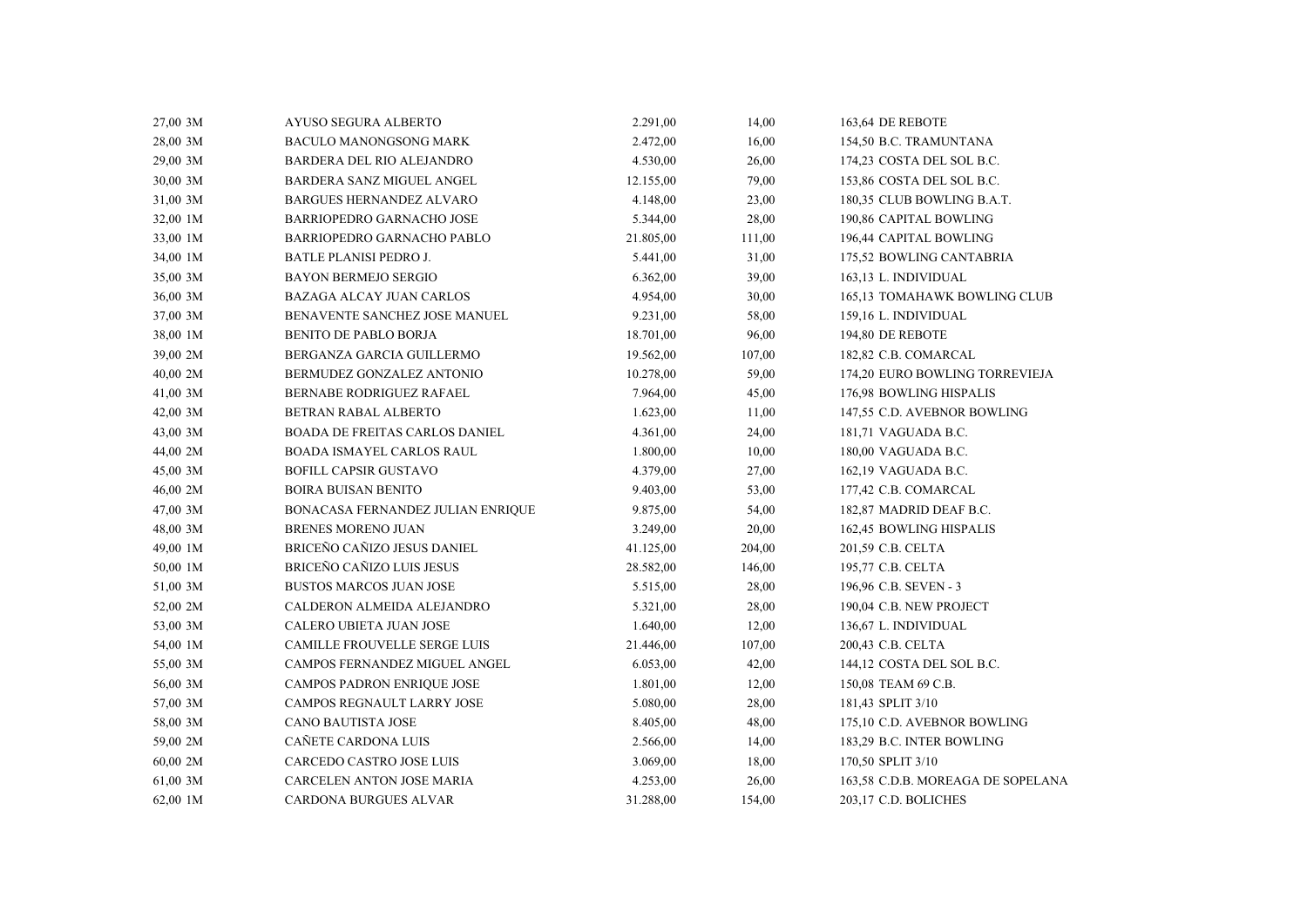| 63,00 3M | CARDONA ROSELL ALVARO JOSE         | 5.052,00  | 28,00  | 180,43 JOVENTUT AL- VICI C.B.     |
|----------|------------------------------------|-----------|--------|-----------------------------------|
| 64,00 3M | CARO SALGADO MANUEL                | 1.947,00  | 12,00  | 162,25 L. INDIVIDUAL              |
| 65,00 3M | <b>CARRAL MARQUES JUAN JOSE</b>    | 9.689,00  | 54,00  | 179,43 EURO BOWLING TORREVIEJA    |
| 66,00 3M | CARRASCO CABRERO EMILIO            | 3.225,00  | 22,00  | 146,59 DE REBOTE                  |
| 67,00 2M | CARRASCO CRIADO FRANCISCO          | 13.443,00 | 75,00  | 179,24 COSTA DEL SOL B.C.         |
| 68,00 3M | CARRETERO GARCIA ANTONIO           | 1.110,00  | 9,00   | 123,33 C.D. UNIBOWLING LINARES    |
| 69,00 3M | CASTILLO REDONDO ANGEL             | 953,00    | 6,00   | 158,83 VAGUADA B.C.               |
| 70,00 3M | CAVANILLAS FERNANDEZ JAVIER        | 1.873,00  | 12,00  | 156,08 L. INDIVIDUAL              |
| 71,00 3M | CAVERZAN GONZALEZ DANIEL ALEJANDRO | 11.568,00 | 58,00  | 199,45 CAPITAL BOWLING            |
| 72,00 2M | CENTESIMO JARAMILLO ALESANDRO      | 6.961,00  | 38,00  | 183,18 VAGUADA B.C.               |
| 73,00 3M | <b>CERDA BERNARD</b>               | 1.870,00  | 12,00  | 155,83 EURO BOWLING TORREVIEJA    |
| 74,00 1M | CERVERA CERVERA ALEJANDRO          | 25.025,00 | 133,00 | 188,16 C.B. HALCONES              |
| 75,00 3M | <b>CHAVEZ FORNER JOSE REYDNIER</b> | 2.912,00  | 14,00  | 208,00 C.B. CELTA                 |
| 76,00 1M | CID SANCHEZ MARCIAL                | 3.560,00  | 20,00  | 178,00 CLUB BOWLING B.A.T.        |
| 77,00 3M | CIERO BENITEZ MANUEL               | 6.508,00  | 36,00  | 180,78 C.B. COMARCAL              |
| 78,00 3M | <b>CLEMENTE SIERRA JESUS</b>       | 19.367,00 | 113,00 | 171,39 VAGUADA B.C.               |
| 79,00 3M | COLESIO ILAO ALLAN GINBERG         | 1.193,00  | 8,00   | 149,13 SPLIT 3/10                 |
| 80,00 2M | COLORADO GOMEZ JOSE MARIA          | 4.642,00  | 32,00  | 145,06 COSTA DEL SOL B.C.         |
| 81,00 1M | CORRAL GOMEZ ALFREDO               | 2.227,00  | 12,00  | 185,58 B.C. INTER BOWLING         |
| 82,00 3M | CORRO GONZALEZ OSMAN               | 4.575,00  | 26,00  | 175,96 C.BOWLING 300 OVIEDO       |
| 83,00 1M | <b>CRESPO COUSIDO LUIS</b>         | 29.344,00 | 156,00 | 188,10 C.B. BOLOTOMIZADOS         |
| 84,00 3M | CRUZ TENA JUAN MARIA               | 15.963,00 | 93,00  | 171,65 C.D.B. MOREAGA DE SOPELANA |
| 85,00 3M | <b>CRUZ VILLENA ANGEL</b>          | 10.229,00 | 56,00  | 182,66 C.D.B. MOREAGA DE SOPELANA |
| 86,00 2M | <b>CUEVAS PARIS OLEGARIO</b>       | 24.857,00 | 133,00 | 186,89 VAGUADA B.C.               |
| 87,00 2M | DE ANDRES BERMEJO RICARDO          | 29.228,00 | 159,00 | 183,82 C.B. BOLOTOMIZADOS         |
| 88,00 1M | DE CARVAJAL BALLESTER JAIME        | 15.805,00 | 87,00  | 181,67 C.D. BOLICHES              |
| 89,00 3M | DE LA TORRE MONTERO PEDRO          | 15.426,00 | 94,00  | 164,11 VAGUADA B.C.               |
| 90,00 3M | DE LA VILLA SIMRRO PABLO           | 1.743,00  | 12,00  | 145,25 L. INDIVIDUAL              |
| 91,00 3M | DEL MORAL RIVAS DOMINGO            | 2.950,00  | 17,00  | 173,53 BOWLING CANTABRIA          |
| 92,00 3M | DEL PALACIO MARTIN DIEGO           | 1.039,00  | 6,00   | 173,17 L. INDIVIDUAL              |
| 93,00 3M | DIAZ DIAZ JAIME ANDRES             | 16.138,00 | 90,00  | 179,31 CLUB BOWLING B.A.T.        |
| 94,00 3M | DIAZ LOPEZ PABLO                   | 2.862,00  | 18,00  | 159,00 SOLBOWLING OLEIROS         |
| 95,00 3M | <b>DIAZ TORRES ENRIQUE</b>         | 10.435,00 | 63,00  | 165,63 DE REBOTE                  |
| 96,00 3M | DIAZ VALLINA JUAN ANTONIO          | 3.047,00  | 18,00  | 169,28 C.BOWLING 300 OVIEDO       |
| 97,00 3M | DIEZ DE DIEGO JUAN MANUEL          | 4.071,00  | 24,00  | 169,63 C.B. SARAKOSTA             |
| 98,00 2M | DOMINGUEZ CENTENO ALBERTO          | 9.559,00  | 52,00  | 183,83 C.B. CELTA                 |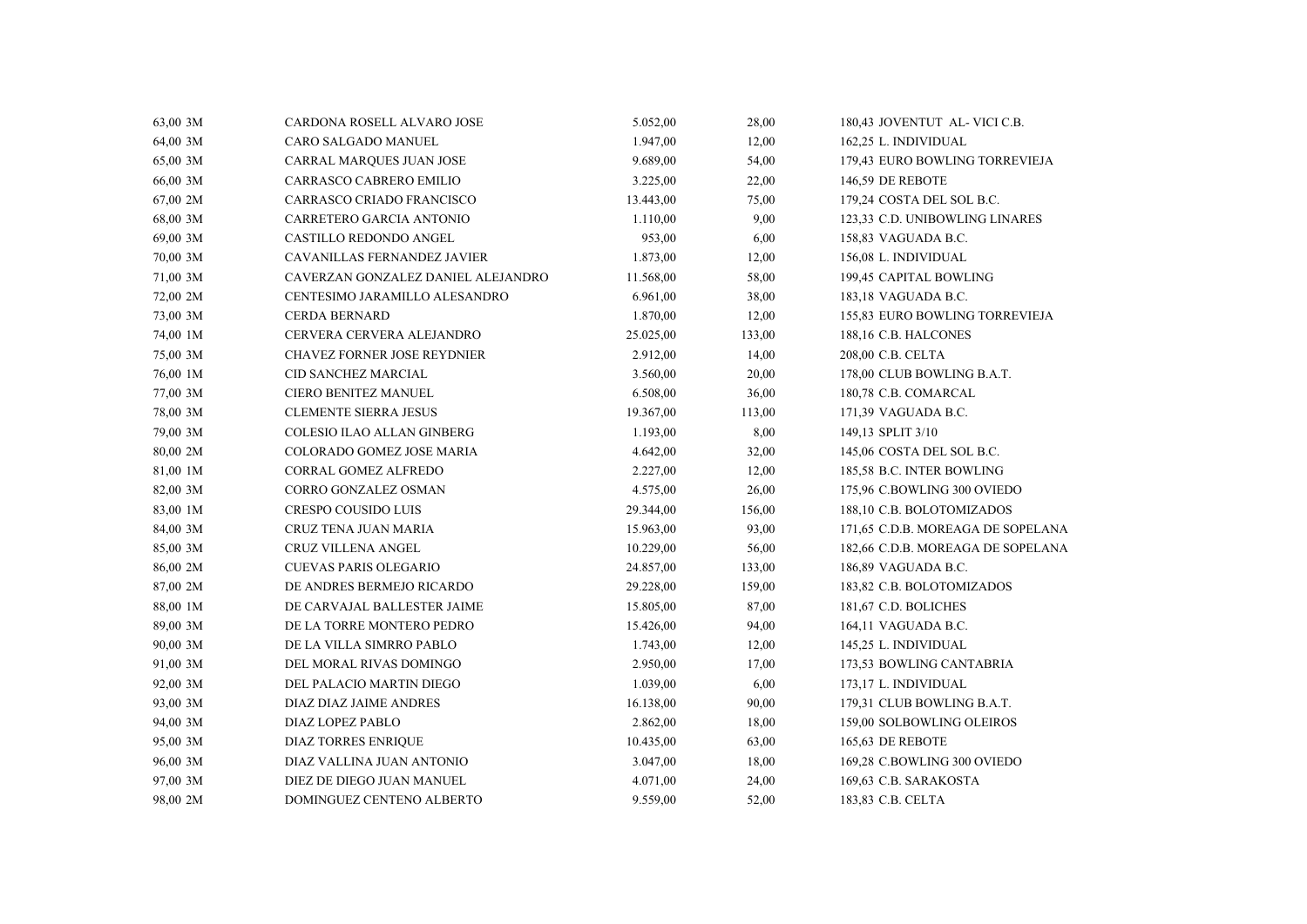| 99,00 3M  | DOMINGUEZ MARTINEZ CARLOS              | 2.417,00  | 13,00  | 185,92 C.B. COMARCAL                 |
|-----------|----------------------------------------|-----------|--------|--------------------------------------|
| 100,00 3M | <b>DOMINGUEZ PINEL JOSE</b>            | 4.629,00  | 29,00  | 159,62 VAGUADA B.C.                  |
| 101,00 2M | <b>EKROOS STEFAN</b>                   | 2.926,00  | 19,00  | 154,00 EURO BOWLING TORREVIEJA       |
| 102,00 3M | ESCOBAR FUQUENE DIEGO ARMANDO          | 4.690,00  | 24,00  | 195,42 CAPITAL BOWLING               |
| 103,00 3M | ESPINOSA ROSA MIGUEL A.                | 12.299,00 | 70,00  | 175,70 C.B. SARAKOSTA                |
| 104,00 1M | ESTEVEZ ROMANIEGA DANIEL               | 10.940,00 | 60,00  | 182,33 JOVENTUT AL- VICI C.B.        |
| 105,00 1M | ESTEVEZ RUIZ DE CASTAÑEDA J.IGNACIO    | 21.681,00 | 111,00 | 195,32 JOVENTUT AL-VICI C.B.         |
| 106,00 2M | FERNANDEZ FERNANDEZ J. RUBEN           | 6.058,00  | 34,00  | 178,18 C.BOWLING 300 OVIEDO          |
| 107,00 3M | FERNANDEZ GRANDE SANTIAGO              | 3.382,00  | 19,00  | 178,00 C.B. CELTA                    |
| 108,00 3M | FERNANDEZ QUINTAS ALEJANDRO            | 3.210,00  | 18,00  | 178,33 L. INDIVIDUAL                 |
| 109,00 3M | FERNANDEZ VARONA JOSE GERARDO          | 4.991,00  | 26,00  | 191,96 C.D.B. MOREAGA DE SOPELANA    |
| 110,00 2M | FERREYRA BELTRAN HECTOR OSCAR          | 3.077,00  | 18,00  | 170,94 COSTA DEL SOL B.C.            |
| 111,00 1M | FIEVET JEAN FRANCOISE                  | 7.816,00  | 44,00  | 177,64 VAGUADA B.C.                  |
| 112,00 3M | <b>FINNIS BENTO MIGUEL CARLOS</b>      | 9.697,00  | 58,00  | 167,19 BOWLING HISPALIS              |
| 113,00 3M | FOLLA GONZALEZ RAMON                   | 3.794,00  | 24,00  | 158,08 SOLBOWLING OLEIROS            |
| 114,00 3M | FRIDEGOTTO MASSIMILIANO J.             | 14.565,00 | 66,00  | 220,68 C.B. CELTA                    |
| 115,00 3M | FUENTES SANCHEZ RUBEN                  | 4.248,00  | 24,00  | 177,00 B.C. TORREJON                 |
| 116,00 1M | FUERTES BALTANAS DANIEL                | 2.228,00  | 12,00  | 185,67 LEVANTE BOWLING               |
| 117,00 1M | <b>GAMAZO BARRETO NOE RAMON</b>        | 28.625,00 | 144,00 | 198,78 C.B. HALCONES                 |
| 118,00 3M | GANFORNINA CABALLERO JOSE ANTONIO      | 2.099,00  | 12,00  | 174,92 C.D. LA PINTA                 |
| 119,00 3M | <b>GARCIA CARRION ALEJANDRO</b>        | 2.954,00  | 22,00  | 134,27 C.D. BOWLING KITTENS ALBACETE |
| 120,00 3M | <b>GARCIA CARRION JOSE MARIA</b>       | 11.205,00 | 70,00  | 160,07 C.D. BOWLING KITTENS ALBACETE |
| 121,00 3M | <b>GARCIA CLEMENTE PEDRO SEBASTIAN</b> | 15.452,00 | 87,00  | 177,61 CAPITAL BOWLING               |
| 122,00 3M | <b>GARCIA CORTES JOSE ANTONIO</b>      | 2.101,00  | 13,00  | 161,62 ARAGON C.B.                   |
| 123,00 3M | <b>GARCIA DE LA VEGA PEDRO</b>         | 8.353,00  | 46,00  | 181,59 BOWLING CANTABRIA             |
| 124,00 3M | <b>GARCIA ESGUEVILLAS ANGEL</b>        | 8.475,00  | 50,00  | 169,50 C.D. AVEBNOR BOWLING          |
| 125,00 3M | <b>GARCIA ESGUEVILLAS JOSE</b>         | 5.489,00  | 36,00  | 152,47 C.D. AVEBNOR BOWLING          |
| 126,00 1M | <b>GARCIA GONZALEZ IÑIGO</b>           | 27.081,00 | 133,00 | 203,62 C.D. BOLICHES                 |
| 127,00 1M | GARCIA JUAN ALEJANDRO                  | 18.338,00 | 94,00  | 195,09 C.B. BOLOTOMIZADOS            |
| 128,00 3M | <b>GARCIA MOLINA ENRIQUE JOSE</b>      | 4.449,00  | 26,00  | 171,12 VAGUADA B.C.                  |
| 129,00 3M | <b>GARCIA PLAZA FRANCISCO JAVIER</b>   | 1.541,00  | 10,00  | 154,10 BOWLING MADRID C.D.           |
| 130,00 1M | <b>GARCIA PRADO PEDRO</b>              | 17.454,00 | 91,00  | 191,80 C.B. BOLOTOMIZADOS            |
| 131,00 3M | <b>GARCIA RIO JOSE</b>                 | 3.919,00  | 25,00  | 156,76 C.B. MILESIOS                 |
| 132,00 3M | <b>GARCIA ROMERO CARLOS</b>            | 3.920,00  | 21,00  | 186,67 C.B. SEVEN - 3                |
| 133,00 3M | <b>GARRO ARANZETA JON</b>              | 1.612,00  | 9,00   | 179,11 C.D.B. MOREAGA DE SOPELANA    |
| 134,00 3M | <b>GIMENO ALBERT MANUEL</b>            | 1.365,00  | 8,00   | 170,63 C.B. COMARCAL                 |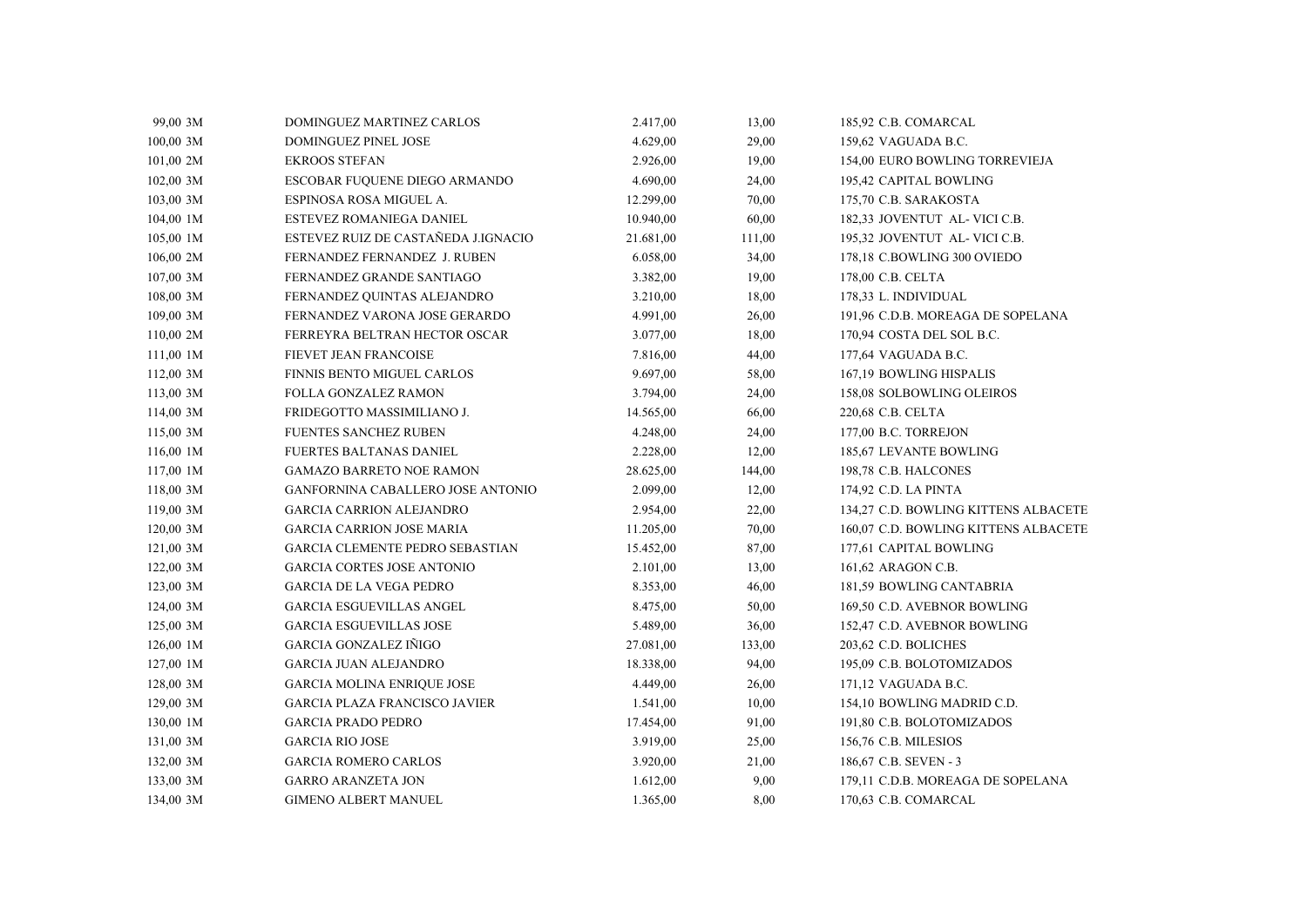| 135,00 3M | <b>GODOY SALABERT ANDRES</b>             | 9.088,00  | 44,00  | 206,55 C.B. HALCONES            |  |
|-----------|------------------------------------------|-----------|--------|---------------------------------|--|
| 136,00 3M | <b>GOMEZ CASADO PABLO</b>                | 1.074,00  | 6,00   | 179,00 C.B. NEW PROJECT         |  |
| 137,00 1M | <b>GOMEZ QUIRANTE FERNANDO</b>           | 8.685,00  | 46,00  | 188,80 JOVENTUT AL- VICI C.B.   |  |
| 138,00 1M | <b>GOMEZ SANCHEZ JESUS</b>               | 8.029,00  | 43,00  | 186,72 LEVANTE BOWLING          |  |
| 139,00 3M | <b>GOMEZ UCETA EDWARD RAFAEL</b>         | 1.622,00  | 10,00  | 162,20 B.C. INTER BOWLING       |  |
| 140,00 1M | GONZALEZ ALEGRIA DE LACHIONDO JOSE       | 19.237,00 | 98,00  | 196,30 C.B. CELTA               |  |
| 141,00 3M | <b>GONZALEZ ABAJO JOSE LUIS</b>          | 12.546,00 | 74,00  | 169,54 CLUB BOWLING B.A.T.      |  |
| 142,00 3M | <b>GONZALEZ ALVAREZ JOSE LUIS</b>        | 15.468,00 | 92,00  | 168,13 CLUB BOWLING B.A.T.      |  |
| 143,00 1M | <b>GONZALEZ CANTERO JULIO</b>            | 24.875,00 | 125,00 | 199,00 C.D. BOLICHES            |  |
| 144,00 1M | GONZALEZ CORROCHANO LUIS                 | 10.054,00 | 52,00  | 193,35 C.B. NEW PROJECT         |  |
| 145,00 3M | GONZALEZ CUETO JOSE A.                   | 8.690,00  | 53,00  | 163,96 VAGUADA B.C.             |  |
| 146,00 3M | <b>GONZALEZ GIMENEZ JOSE CARLOS</b>      | 2.256,00  | 14,00  | 161,14 B.C. INTER BOWLING       |  |
| 147,00 2M | <b>GONZALEZ LOPEZ JOSE LUIS</b>          | 5.940,00  | 34,00  | 174,71 C.B. NEW PROJECT         |  |
| 148,00 3M | <b>GONZALEZ MARTIN ANTONIO</b>           | 8.936,00  | 56,00  | 159,57 CLUB BOWLING B.A.T.      |  |
| 149,00 3M | GONZALEZ MARTINEZ JOSE M.                | 7.719,00  | 44,00  | 175,43 BOWLING CANTABRIA        |  |
| 150,00 2M | <b>GONZALEZ SUAREZ PEDRO</b>             | 32.831,00 | 174,00 | 188,68 C.B. BOLOTOMIZADOS       |  |
| 151,00 1M | GONZALEZ VIÑUELA OSCAR ANGEL             | 5.308,00  | 28,00  | 189,57 C.BOWLING 300 OVIEDO     |  |
| 152,00 3M | <b>GONZALO BENITO FIDEL</b>              | 4.556,00  | 26,00  | 175,23 BOWLING MADRID C.D.      |  |
| 153,00 2M | <b>GONZALO REDONDO JOSE</b>              | 31.677,00 | 175,00 | 181,01 COSTA DEL SOL B.C.       |  |
| 154,00 3M | GOÑI LILLO JULIO                         | 5.591,00  | 33,00  | 169,42 SPLIT 3/10               |  |
| 155,00 3M | <b>GRAU LAPUERTA EDUARDO</b>             | 1.733,00  | 10,00  | 173,30 C.B. SEVEN - 3           |  |
| 156,00 1M | <b>GRILLO BALLESTEROS JOEL ALEXANDER</b> | 12.601,00 | 68,00  | 185,31 C.B. HALCONES            |  |
| 157,00 1M | <b>GUDE BERMUDEZ JOSE</b>                | 7.409,00  | 40,00  | 185,23 C.B. CELTA               |  |
| 158,00 6M | GUILLERMO MUÑOZ ERIK                     | 4.871,00  | 30,00  | 162,37 C.D. FUSION BOWLING TEAM |  |
| 159,00 1M | <b>GUIMO MIRANDA AXEL</b>                | 11.586,00 | 54,00  | 214,56 C.B. CELTA               |  |
| 160,00 3M | <b>GUINDO ELIZO FRANCISCO</b>            | 6.920,00  | 38,00  | 182,11 L. INDIVIDUAL            |  |
| 161,00 3M | <b>GUINDO LOPEZ LORENZO</b>              | 1.060,00  | 7,00   | 151,43 L. INDIVIDUAL            |  |
| 162,00 3M | <b>GUIU GOMEZ JAVIER</b>                 | 8.717,00  | 47,00  | 185,47 ARAGON C.B.              |  |
| 163,00 2M | HERMOSILLA RIOS PABLO                    | 10.002,00 | 60,00  | 166,70 LEVANTE BOWLING          |  |
| 164,00 3M | HERNANDEZ LLEDO JOSE                     | 1.022,00  | 6,00   | 170,33 EURO BOWLING TORREVIEJA  |  |
| 165,00 3M | HERNANDEZ LOSADA SERVIO                  | 15.293,00 | 86,00  | 177,83 CAPITAL BOWLING          |  |
| 166,00 3M | HERNANDEZ MARTINEZ ENRIQUE               | 3.565,00  | 19,00  | 187,63 L. INDIVIDUAL            |  |
| 167,00 1M | HERNANDEZ SALGUERO FRANCISCO             | 7.223,00  | 38,00  | 190,08 C.B. COMARCAL            |  |
| 168,00 1M | HERNANZ SANCHEZ BORJA                    | 1.405,00  | 8,00   | 175,63 JOVENTUT AL- VICI C.B.   |  |
| 169,00 3M | HIDALGO GARCIA PABLO                     | 9.137,00  | 48,00  | 190,35 VAGUADA B.C.             |  |
| 170,00 2M | <b>HIDALGO RODRIGUEZ PABLO</b>           | 9.720,00  | 55,00  | 176,73 CAPITAL BOWLING          |  |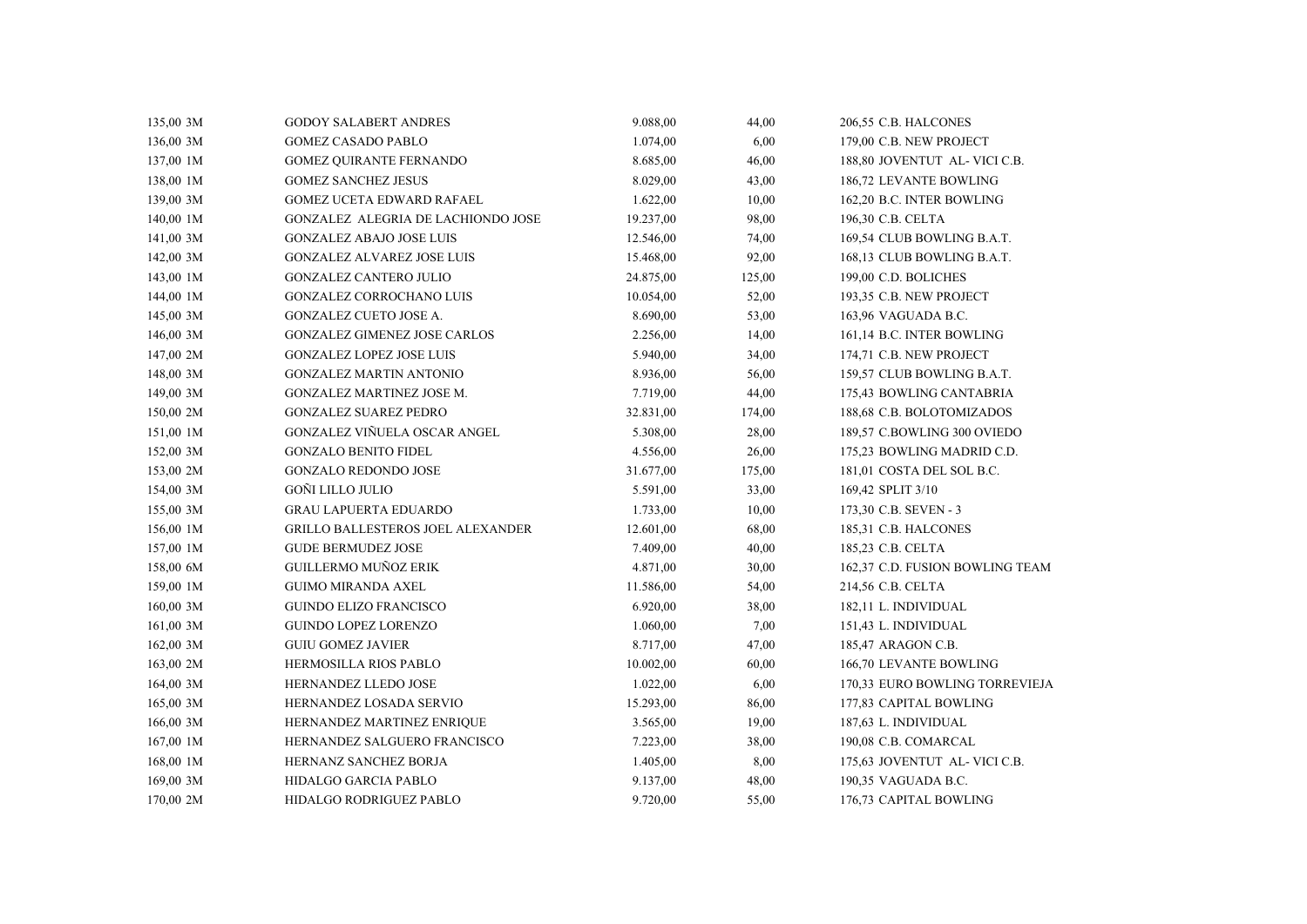| 171,00 2M | HOANG NGUYEN MING PHONG          | 37.812,00 | 197,00 | 191,94 C.D.B. MOREAGA DE SOPELANA |
|-----------|----------------------------------|-----------|--------|-----------------------------------|
| 172,00 3M | <b>HSU SOON JOSE TI</b>          | 958,00    | 6,00   | 159,67 CLUB BOWLING B.A.T.        |
| 173,00 3M | HUERTA MARTINEZ GUSTAVO          | 5.110,00  | 31,00  | 164,84 CLUB BOWLING B.A.T.        |
| 174,00 3M | HURTADO VENTURA JORGE            | 12.930,00 | 70,00  | 184,71 L. INDIVIDUAL              |
| 175,00 3M | <b>IBAÑEZ GARCIA JONATHAN</b>    | 9.671,00  | 46,00  | 210,24 C.D.B. MOREAGA DE SOPELANA |
| 176,00 3M | IGLESIAS ARROYO ISIDRO J.        | 1.645,00  | 10,00  | 164,50 C.BOWLING 300 OVIEDO       |
| 177,00 3M | <b>IRANZO RONA CARLOS</b>        | 1.878,00  | 10,00  | 187,80 C.B. SEVEN - 3             |
| 178,00 3M | <b>ISERN SERRA JOAN</b>          | 1.901,00  | 12,00  | 158,42 B.C. TRAMUNTANA            |
| 179,00 1M | <b>JIMENEZ CARRION RAUL</b>      | 42.094,00 | 208,00 | 202,38 C.D. BOLICHES              |
| 180,00 3M | <b>JIMENEZ CHAMIZO FRANCISCO</b> | 5.060,00  | 34,00  | 148,82 COSTA DEL SOL B.C.         |
| 181,00 3M | <b>JIMENEZ DEL HOYO ESTEBAN</b>  | 3.509,00  | 22,00  | 159,50 BOWLING MADRID C.D.        |
| 182,00 2M | <b>JIMENEZ GARRIDO LUIS</b>      | 2.257,00  | 13,00  | 173,62 COSTA DEL SOL B.C.         |
| 183,00 2M | <b>JIMENEZ GARRIDO VALENTIN</b>  | 12.346,00 | 72,00  | 171,47 COSTA DEL SOL B.C.         |
| 184,00 1M | <b>JIMENEZ LLEDO PEDRO</b>       | 3.636,00  | 20,00  | 181,80 C.B. SEVEN - 3             |
| 185,00 2M | <b>JIMENEZ MARIN LUIS</b>        | 5.731,00  | 35,00  | 163,74 COSTA DEL SOL B.C.         |
| 186,00 3M | JIMENEZ PEREGRINO EDMUNDO        | 6.042,00  | 34,00  | 177,71 BOWLING HISPALIS           |
| 187,00 6M | <b>JIMENEZ ROBLES XABIER</b>     | 5.723,00  | 34,00  | 168,32 C.D.B. MOREAGA DE SOPELANA |
| 188,00 3M | JIMENEZ SEISAS JESUS MARIA       | 2.967,00  | 22,00  | 134,86 C.D.B. MOREAGA DE SOPELANA |
| 189,00 3M | <b>JUAREZ PERONA JULIO CESAR</b> | 1.794,00  | 11,00  | 163,09 C.D. AVEBNOR BOWLING       |
| 190,00 2M | KOSKINEN JUKKA                   | 4.397,00  | 24,00  | 183,21 EURO BOWLING TORREVIEJA    |
| 191,00 2M | LARRACOECHEA JAUSORO IGNACIO     | 13.104,00 | 70,00  | 187,20 C.D. BOLICHES              |
| 192,00 2M | LEDESMA LOPEZ PEDRO              | 16.358,00 | 86,00  | 190,21 LEVANTE BOWLING            |
| 193,00 3M | <b>LEE WEN YU</b>                | 5.432,00  | 28,00  | 194,00 C.B. SEVEN - 3             |
| 194,00 3M | LIIKANEN KEIJO                   | 920,00    | 6,00   | 153,33 EURO BOWLING TORREVIEJA    |
| 195,00 3M | LLORENTE DE VEGA JOSE ANTONIO    | 1.138,00  | 6,00   | 189,67 C.D.B. MOREAGA DE SOPELANA |
| 196,00 2M | LOPEZ ENRIQUEZ MANUEL            | 9.635,00  | 53,00  | 181,79 C.B. COMARCAL              |
| 197,00 3M | LOPEZ GARCIA DARIO               | 6.870,00  | 42,00  | 163,57 L. INDIVIDUAL              |
| 198,00 1M | LOPEZ MARTINEZ FRANCISCO         | 13.184,00 | 70,00  | 188,34 VAGUADA B.C.               |
| 199,00 2M | LOPEZ MORA FRANCISCO JAVIER      | 7.843,00  | 45,00  | 174,29 COSTA DEL SOL B.C.         |
| 200,00 1M | LOPEZ NOVO MANUEL                | 7.452,00  | 40,00  | 186,30 C.B. CELTA                 |
| 201,00 3M | <b>LORENZO GAY DAVID</b>         | 3.847,00  | 23,00  | 167,26 C.B. MILESIOS              |
| 202,00 3M | <b>LOSADA DIAZ JUAN ALBERTO</b>  | 2.378,00  | 19,00  | 125,16 C.B. MILESIOS              |
| 203,00 2M | LOZANO DUEÑAS LORENZO            | 27.419,00 | 153,00 | 179,21 C.B. BOLOTOMIZADOS         |
| 204,00 3M | LUNA CAMACHO JOSE                | 2.205,00  | 12,00  | 183,75 C.B. TURIA                 |
| 205,00 3M | MAAGGI MATS VALERE G.            | 5.874,00  | 28,00  | 209,79 EURO BOWLING TORREVIEJA    |
| 206,00 1M | <b>MAATTA MIKA</b>               | 5.790,00  | 28,00  | 206,79 EURO BOWLING TORREVIEJA    |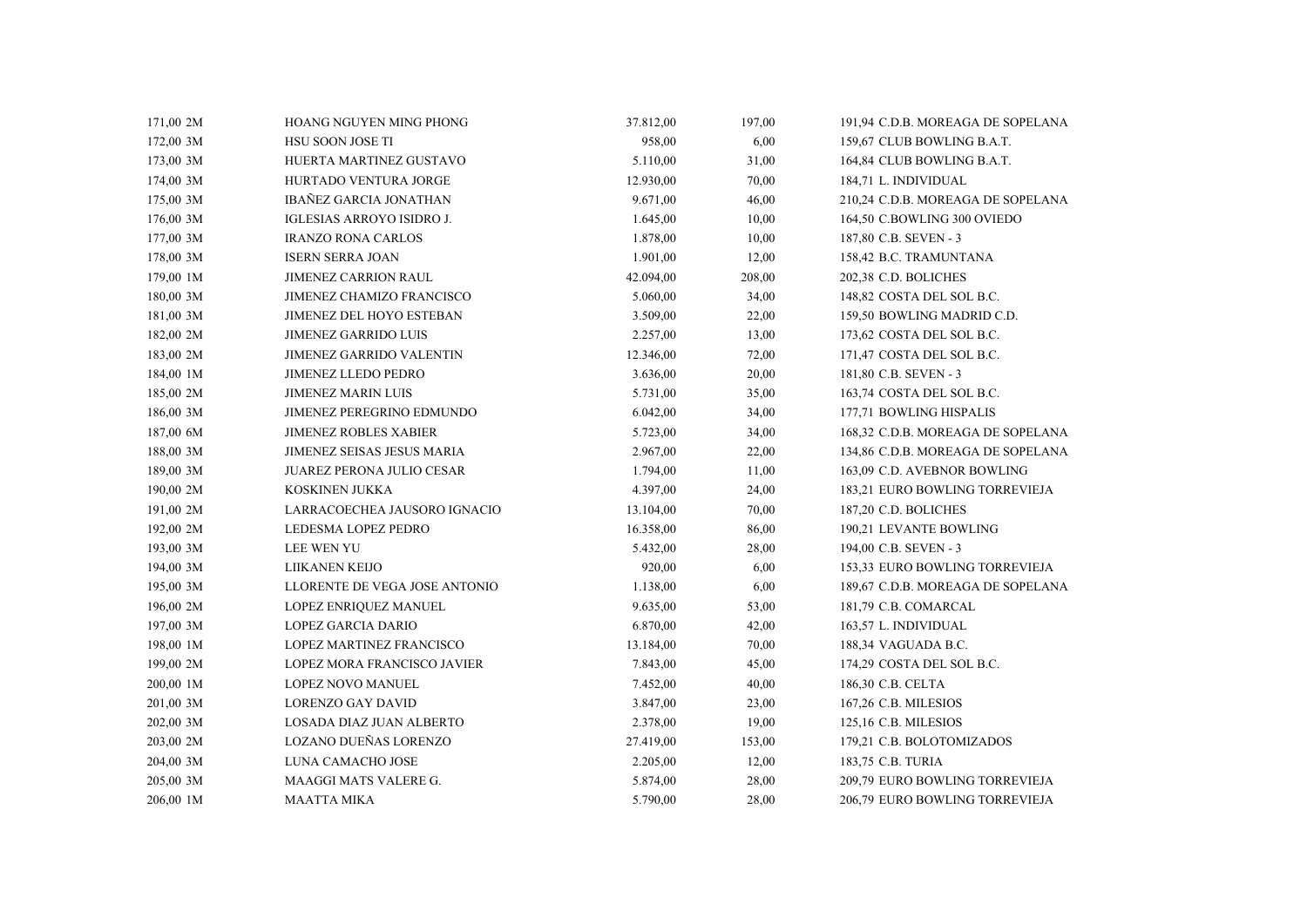| 207,00 1M | <b>MACHON GARCIA DANIEL</b>         | 24.591,00 | 126,00 | 195,17 VAGUADA B.C.            |
|-----------|-------------------------------------|-----------|--------|--------------------------------|
| 208,00 3M | MAESE AGUILERA MIGUEL ANGEL         | 3.456,00  | 23,00  | 150,26 COSTA DEL SOL B.C.      |
| 209,00 3M | MAGLIARELLA NATALIO LEONARDO        | 1.915,00  | 12,00  | 159,58 B.C. TRAMUNTANA         |
| 210,00 2M | MALDONADO HUNAU PABLO               | 15.456,00 | 82,00  | 188,49 CLUB BOWLING B.A.T.     |
| 211,00 1M | <b>MARIAN PEREZ JUAN</b>            | 27.657,00 | 147,00 | 188,14 C.D. BOLICHES           |
| 212,00 2M | <b>MARTIN AVILES ENRIQUE</b>        | 11.399,00 | 63,00  | 180,94 C.D. BOLICHES           |
| 213,00 2M | <b>MARTIN BORGES FRANCISCO</b>      | 5.113,00  | 28,00  | 182,61 C.BOWLING 300 OVIEDO    |
| 214,00 3M | MARTIN CASTRO MANUEL                | 2.897,00  | 16,00  | 181,06 EURO BOWLING TORREVIEJA |
| 215,00 3M | <b>MARTIN GARRIDO ENRIQUE</b>       | 2.561,00  | 16,00  | 160,06 C.D. UNIBOWLING LINARES |
| 216,00 3M | <b>MARTIN POMEDA F. JAVIER</b>      | 8.848,00  | 50,00  | 176,96 VAGUADA B.C.            |
| 217,00 3M | MARTIN POMEDA JORGE                 | 773,00    | 5,00   | 154,60 VAGUADA B.C.            |
| 218,00 3M | MARTIN TORRES EMILIO JOSE           | 16.937,00 | 96,00  | 176,43 VAGUADA B.C.            |
| 219,00 3M | MARTIN VIANA JOSE SEVERIANO         | 880,00    | 6,00   | 146,67 C.D. MAS QUE PLENO      |
| 220,00 3M | <b>MARTINEZ FUENTES JULIO CESAR</b> | 3.411,00  | 20,00  | 170,55 SPLIT 3/10              |
| 221,00 3M | MARTINEZ HERRERO JOSE ALBERTO       | 13.493,00 | 82,00  | 164,55 VAGUADA B.C.            |
| 222,00 1M | MARTINEZ LLORIA MANUEL              | 23.482,00 | 124,00 | 189,37 C.B. HALCONES           |
| 223,00 3M | MARTINEZ MEDIN FRANCISCO OSCAR      | 23.699,00 | 132,00 | 179,54 COSTA DEL SOL B.C.      |
| 224,00 2M | <b>MARTINEZ SALAS PEDRO</b>         | 971,00    | 6,00   | 161,83 EURO BOWLING TORREVIEJA |
| 225,00 3M | MARTINEZ SANCHEZ JOAQUIN            | 19.337,00 | 113,00 | 171,12 CAPITAL BOWLING         |
| 226,00 3M | MARTINEZ-RAYO MACIAS MARIO          | 3.605,00  | 27,00  | 133,52 BOWLING HISPALIS        |
| 227,00 3M | MASEGOSA SIMON ROQUE                | 1.861,00  | 12,00  | 155,08 L. INDIVIDUAL           |
| 228,00 3M | MATA GARRIDO CARLOS                 | 1.932,00  | 12,00  | 161,00 C.D. MAS QUE PLENO      |
| 229,00 3M | <b>MATA PIRES ERIC</b>              | 1.866,00  | 11,00  | 169,64 CAPITAL BOWLING         |
| 230,00 3M | MAYORDOMO GONZALEZ NORBERTO J.      | 517,00    | 4,00   | 129,25 BOWLING MADRID C.D.     |
| 231,00 1M | MEDELLIN GARCIA WILLIAM ALBERTO     | 16.268,00 | 84,00  | 193,67 C.B. BOLOTOMIZADOS      |
| 232,00 2M | MEDINA GARCIA BERNABE               | 5.872,00  | 36,00  | 163,11 C.D. BOLICHES           |
| 233,00 1M | MERELLES SANCHIDRIAN JAVIER         | 25.616,00 | 131,00 | 195,54 LEVANTE BOWLING         |
| 234,00 3M | <b>MERLO LOPEZ ANGEL</b>            | 2.829,00  | 17,00  | 166,41 C.D. UNIBOWLING LINARES |
| 235,00 2M | MESQUIDA MAIMO GABRIEL              | 1.509,00  | 9,00   | 167,67 B.C. INTER BOWLING      |
| 236,00 2M | <b>MIGUEZ LOPEZ DAVID</b>           | 3.498,00  | 19,00  | 184,11 C.B. HALCONES           |
| 237,00 3M | <b>MIRO GALMES ALEJANDRO</b>        | 3.164,00  | 18,00  | 175,78 B.C. TRAMUNTANA         |
| 238,00 3M | MIRO GONZALEZ PEDRO JUAN            | 1.689,00  | 10,00  | 168,90 B.C. TRAMUNTANA         |
| 239,00 1M | <b>MOLLA MOYA RAFAEL</b>            | 5.580,00  | 28,00  | 199,29 LEVANTE BOWLING         |
| 240,00 3M | MONDAZA CURADO ROBERTO              | 4.971,00  | 31,00  | 160,35 BOWLING HISPALIS        |
| 241,00 1M | <b>MONSEN KJELL</b>                 | 9.195,00  | 51,00  | 180,29 EURO BOWLING TORREVIEJA |
| 242,00 1M | MONTAÑA LOPEZ SERGI                 | 7.617,00  | 39,00  | 195.31 EURO BOWLING TORREVIEJA |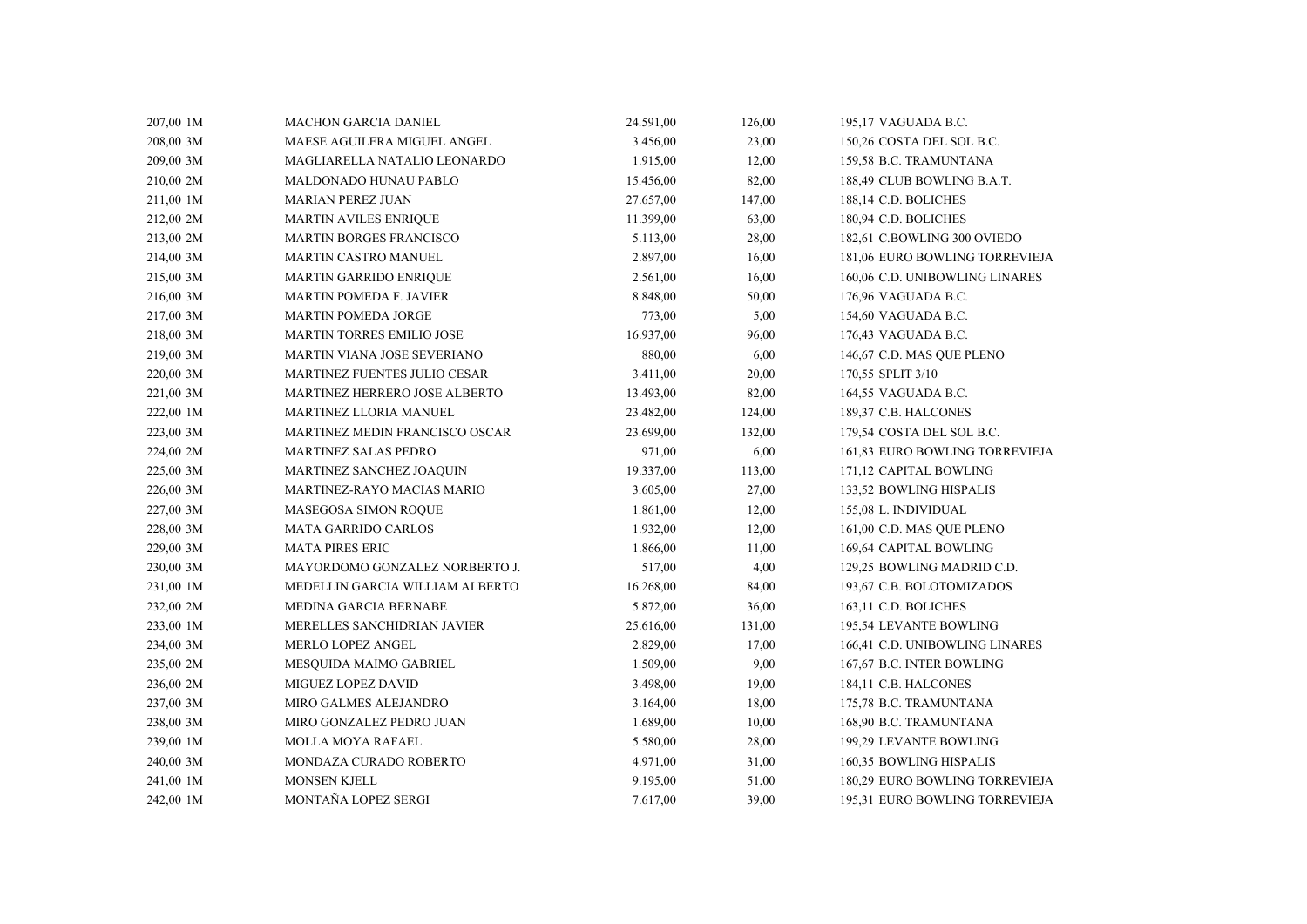| 243,00 3M | MONTEALEGRE ARRIBAS ADRIAN         | 1.599,00  | 10,00  | 159,90 BOWLING MADRID C.D.        |
|-----------|------------------------------------|-----------|--------|-----------------------------------|
| 244,00 3M | MONTEALEGRE MARTIN JUAN RAMON      | 3.347,00  | 22,00  | 152,14 BOWLING MADRID C.D.        |
| 245,00 1M | <b>MONTFORT RIFE LLUIS</b>         | 7.944,00  | 38,00  | 209,05 JOVENTUT AL- VICI C.B.     |
| 246,00 3M | MONTIEL HERVAS ANTONIO             | 1.809,00  | 11,00  | 164,45 C.D. UNIBOWLING LINARES    |
| 247,00 1M | <b>MORALES HERNANDEZ OMAR JOSE</b> | 7.176,00  | 38,00  | 188,84 LEVANTE BOWLING            |
| 248,00 3M | MORENO MALENO EDUARDO              | 2.153,00  | 13,00  | 165,62 B.C. INTER BOWLING         |
| 249,00 3M | MORENO MONTORO RAFAEL              | 3.389,00  | 22,00  | 154,05 BOWLING MADRID C.D.        |
| 250,00 1M | MORENO ORZAEZ JAVIER               | 32.004,00 | 153,00 | 209,18 C.D. BOLICHES              |
| 251,00 3M | MORLANES FURIO PABLO               | 7.827,00  | 45,00  | 173,93 C.B. BOLOTOMIZADOS         |
| 252,00 2M | MUÑOZ ESTEBAN MARIO                | 5.936,00  | 32,00  | 185,50 CAPITAL BOWLING            |
| 253,00 3M | MUÑOZ MARTINEZ JOSE LUIS           | 1.903,00  | 12,00  | 158,58 L. INDIVIDUAL              |
| 254,00 2M | NAVARRO CHINER IVAN                | 7.306,00  | 42,00  | 173,95 C.B. HALCONES              |
| 255,00 3M | NUÑEZ ALVAREZ CARLOS ARQUIMEDES    | 15.578,00 | 88,00  | 177,02 CAPITAL BOWLING            |
| 256,00 3M | NUÑEZ GOMEZ IDELFONSO              | 837,00    | 6,00   | 139,50 C.D. MAS QUE PLENO         |
| 257,00 3M | NUÑEZ MARTIN CARLOS A.             | 4.929,00  | 26,00  | 189,58 CAPITAL BOWLING            |
| 258,00 3M | OLIVEROS GARCIA-ALCAÑIZ JOSE A.    | 2.866,00  | 18,00  | 159,22 CLUB BOWLING B.A.T.        |
| 259,00 1M | ORCHE RODRIGUEZ RUBEN              | 35.630,00 | 174,00 | 204,77 C.B. CELTA                 |
| 260,00 3M | ORDOÑEZ LOZANO ALEXANDRO           | 964,00    | 6,00   | 160,67 L. INDIVIDUAL              |
| 261,00 1M | ORTUÑO BORT ADRIAN                 | 7.397,00  | 38,00  | 194,66 LEVANTE BOWLING            |
| 262,00 1M | <b>OVIDE MARRON MARCIAL</b>        | 13.667,00 | 65,00  | 210,26 CAPITAL BOWLING            |
| 263,00 1M | PARASCHIV LUCIAN                   | 12.451,00 | 62,00  | 200,82 C.B. HALCONES              |
| 264,00 1M | PASCUAL POTOT ERWIN                | 43.726,00 | 218,00 | 200,58 C.D. BOLICHES              |
| 265,00 3M | PASCUAL VILLANUEVA DANIEL          | 7.212,00  | 42,00  | 171,71 ILICITANO BOWLING          |
| 266,00 3M | PATON LOPEZ RAMON                  | 1.927,00  | 11,00  | 175,18 C.D. UNIBOWLING LINARES    |
| 267,00 1M | PAYA MATEO RAFAEL                  | 5.219,00  | 29,00  | 179,97 LEVANTE BOWLING            |
| 268,00 3M | PELTONEN JARMO EINER               | 6.921,00  | 42,00  | 164,79 EURO BOWLING TORREVIEJA    |
| 269,00 1M | PEÑA NOBLE DIEGO                   | 6.928,00  | 34,00  | 203,76 C.B. COMARCAL              |
| 270,00 3M | PEÑA POZA JAVIER                   | 4.547,00  | 26,00  | 174,88 BOWLING MADRID C.D.        |
| 271,00 3M | PEREZ FLORENTINO BIENVENIDO E.     | 25.221,00 | 145,00 | 173,94 VAGUADA B.C.               |
| 272,00 3M | PEREZ BAILE MARIO                  | 1.902,00  | 11,00  | 172,91 B.C. INTER BOWLING         |
| 273,00 3M | PEREZ CONSUEGRA MARIO              | 22.965,00 | 128,00 | 179,41 C.D.B. MOREAGA DE SOPELANA |
| 274,00 1M | PEREZ HOWARD ERICK                 | 3.934,00  | 23,00  | 171,04 C.BOWLING 300 OVIEDO       |
| 275,00 3M | PEREZ LOPEZ EDELMIRO               | 6.802,00  | 42,00  | 161,95 C.D.B. MOREAGA DE SOPELANA |
| 276,00 3M | PEREZ MENDOZA FRANCISCO JAVIER     | 14.365,00 | 77,00  | 186,56 B.C. INTER BOWLING         |
| 277,00 3M | PEREZ OROSA CARLOS                 | 4.856,00  | 28,00  | 173,43 C.B. MILESIOS              |
| 278,00 2M | PEREZ PASCUAL CRISTOBAL            | 2.991,00  | 17,00  | 175,94 C.B. NEW PROJECT           |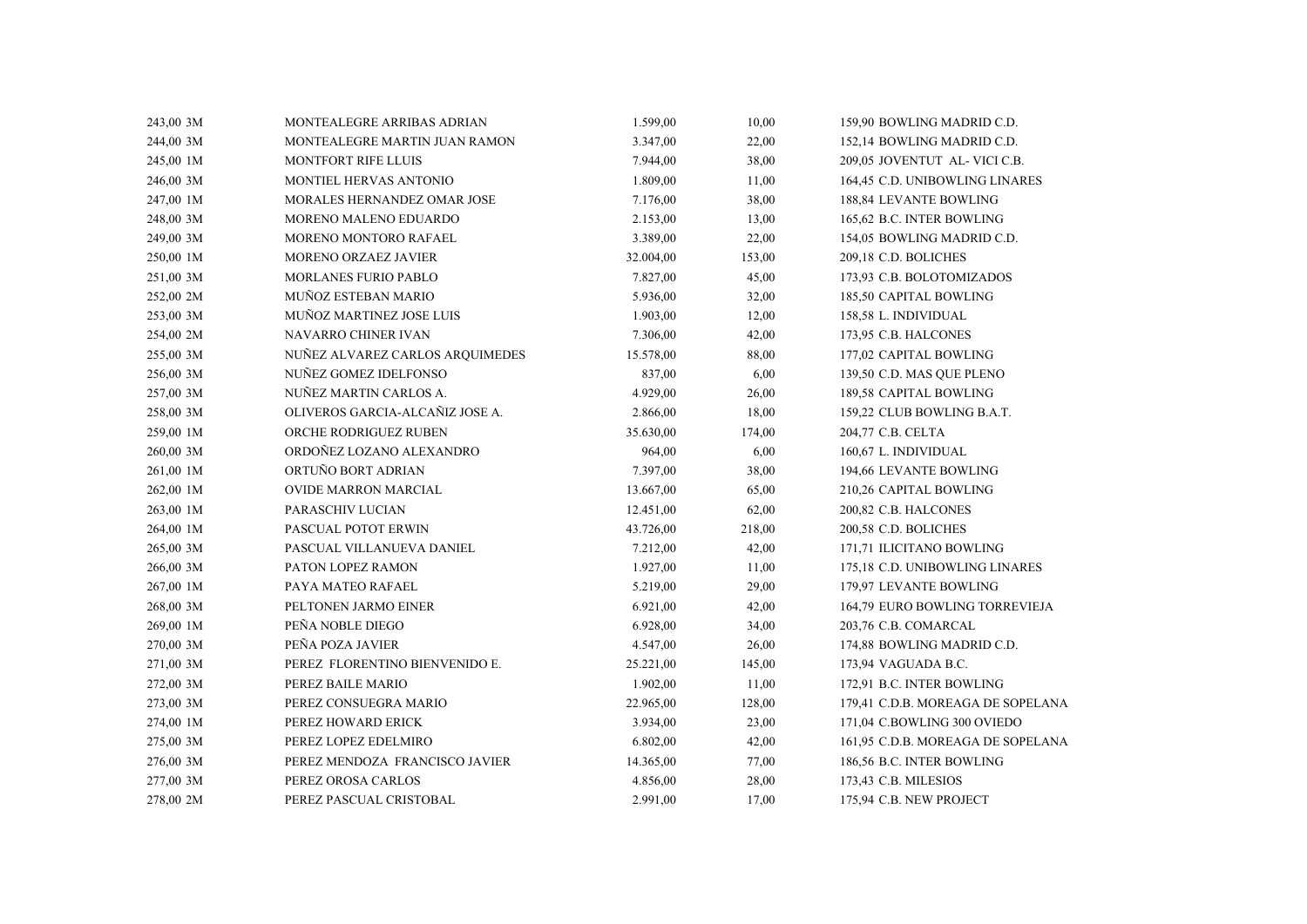| 279,00 2M | PEREZ PONCE GUILLERMO           | 5.005,00  | 28,00  | 178,75 C.B. NEW PROJECT           |
|-----------|---------------------------------|-----------|--------|-----------------------------------|
| 280,00 2M | PEREZ PUCHE MANUEL              | 12.249,00 | 70,00  | 174,99 C.BOWLING 300 OVIEDO       |
| 281,00 1M | PICCARI SANTANA MICHAEL ANTONIO | 38.635,00 | 187,00 | 206,60 CLUB BOWLING B.A.T.        |
| 282,00 1M | PICO PENEDO MAREN               | 22.196,00 | 115,00 | 193,01 C.D.B. MOREAGA DE SOPELANA |
| 283,00 2M | PODEROSO HERRAIZ ADRIAN         | 2.433,00  | 14,00  | 173,79 C.B. NEW PROJECT           |
| 284,00 3M | POLAINA AYLLON PEDRO            | 2.499,00  | 16,00  | 156,19 C.D. UNIBOWLING LINARES    |
| 285,00 1M | PONCE MESA SIMON                | 7.021,00  | 38,00  | 184,76 B.C. INTER BOWLING         |
| 286,00 2M | PUENTE RIVADOMAR JESUS          | 12.188,00 | 67,00  | 181,91 C.B. BOLOTOMIZADOS         |
| 287,00 1M | QUEREDA FERRE LORENZO           | 13.801,00 | 70,00  | 197,16 EURO BOWLING TORREVIEJA    |
| 288,00 1M | RAMIREZ ESTEBAN JOSE ANTONIO    | 27.973,00 | 141,00 | 198,39 C.B. HALCONES              |
| 289,00 3M | RAVERA ROBERTO CARLOS           | 2.714,00  | 14,00  | 193,86 CAPITAL BOWLING            |
| 290,00 1M | REDONDO FABIAN FELIPE           | 2.275,00  | 12,00  | 189,58 C.D. BOLICHES              |
| 291,00 3M | REOLON GONZALEZ LUIS RAMON      | 3.016,00  | 17,00  | 177,41 L. INDIVIDUAL              |
| 292,00 3M | REYNOLDS ALCAINE DAVID          | 7.192,00  | 41,00  | 175,41 ARAGON C.B.                |
| 293,00 2M | REYNOLDS LUIS ALFREDO           | 13.272,00 | 73,00  | 181,81 C.B. CELTA                 |
| 294,00 1M | RICOTE ANDRAY JOSE LUIS         | 30.824,00 | 164,00 | 187,95 VAGUADA B.C.               |
| 295,00 3M | RIVEIRO LAMAS RAMIRO            | 3.835,00  | 23,00  | 166,74 C.B. SARAKOSTA             |
| 296,00 3M | RODRIGUEZ AREVALO MANUEL        | 5.818,00  | 32,00  | 181,81 L. INDIVIDUAL              |
| 297,00 3M | RODRIGUEZ ARRAIZ EDGARDO JOSE   | 7.996,00  | 44,00  | 181,73 CLUB BOWLING B.A.T.        |
| 298,00 3M | RODRIGUEZ FUENTES JOAQUIN       | 4.520,00  | 27,00  | 167,41 SPLIT 3/10                 |
| 299,00 3M | RODRIGUEZ HERRANZ FELIX         | 5.867,00  | 35,00  | 167,63 MADRID DEAF B.C.           |
| 300,00 3M | RODRIGUEZ PALACIOS JULIAN       | 17.983,00 | 92,00  | 195,47 CLUB BOWLING B.A.T.        |
| 301,00 3M | RODRIGUEZ RUIZ MANUEL           | 3.253,00  | 21,00  | 154,90 SPLIT 3/10                 |
| 302,00 1M | RODRIGUEZ SUANZES FRANCISCO J.  | 39.301,00 | 191,00 | 205,76 C.B. CELTA                 |
| 303,00 3M | RODRIGUEZ VALDIVIESO PABLO      | 930,00    | 6,00   | 155,00 L. INDIVIDUAL              |
| 304,00 2M | ROIG QUINCE JUAN CARLOS         | 5.476,00  | 30,00  | 182,53 CAPITAL BOWLING            |
| 305,00 3M | ROLLAN GARCIA JUAN JOSE         | 4.954,00  | 30,00  | 165,13 CLUB BOWLING B.A.T.        |
| 306,00 3M | ROLLAN LUCAS JOSE JAVIER        | 2.619,00  | 18,00  | 145,50 CLUB BOWLING B.A.T.        |
| 307,00 3M | ROMAN ROMAN JOSE LUIS           | 859,00    | 5,00   | 171,80 VAGUADA B.C.               |
| 308,00 3M | ROMANIEGA PIÑERA SERGIO         | 1.369,00  | 8,00   | 171,13 L. INDIVIDUAL              |
| 309,00 2M | RONCEROS CASTILLO WALTER        | 4.651,00  | 26,00  | 178,88 C.B. NEW PROJECT           |
| 310,00 1M | ROSA FUNES JUAN ENRIQUE         | 6.625,00  | 35,00  | 189,29 C.B. SEVEN - 3             |
| 311,00 1M | <b>ROSADO GARCIA JAVIER</b>     | 19.932,00 | 107,00 | 186,28 C.B. HALCONES              |
| 312,00 1M | RUBIO HERNANDEZ JOSE MANUEL     | 4.062,00  | 23,00  | 176,61 C.B. SEVEN - 3             |
| 313,00 3M | <b>RUBIO MAESTRE ELISEO</b>     | 12.596,00 | 69,00  | 182,55 C.B. SARAKOSTA             |
| 314,00 2M | RUIZ ARIZA DAVID                | 9.096,00  | 49,00  | 185,63 COSTA DEL SOL B.C.         |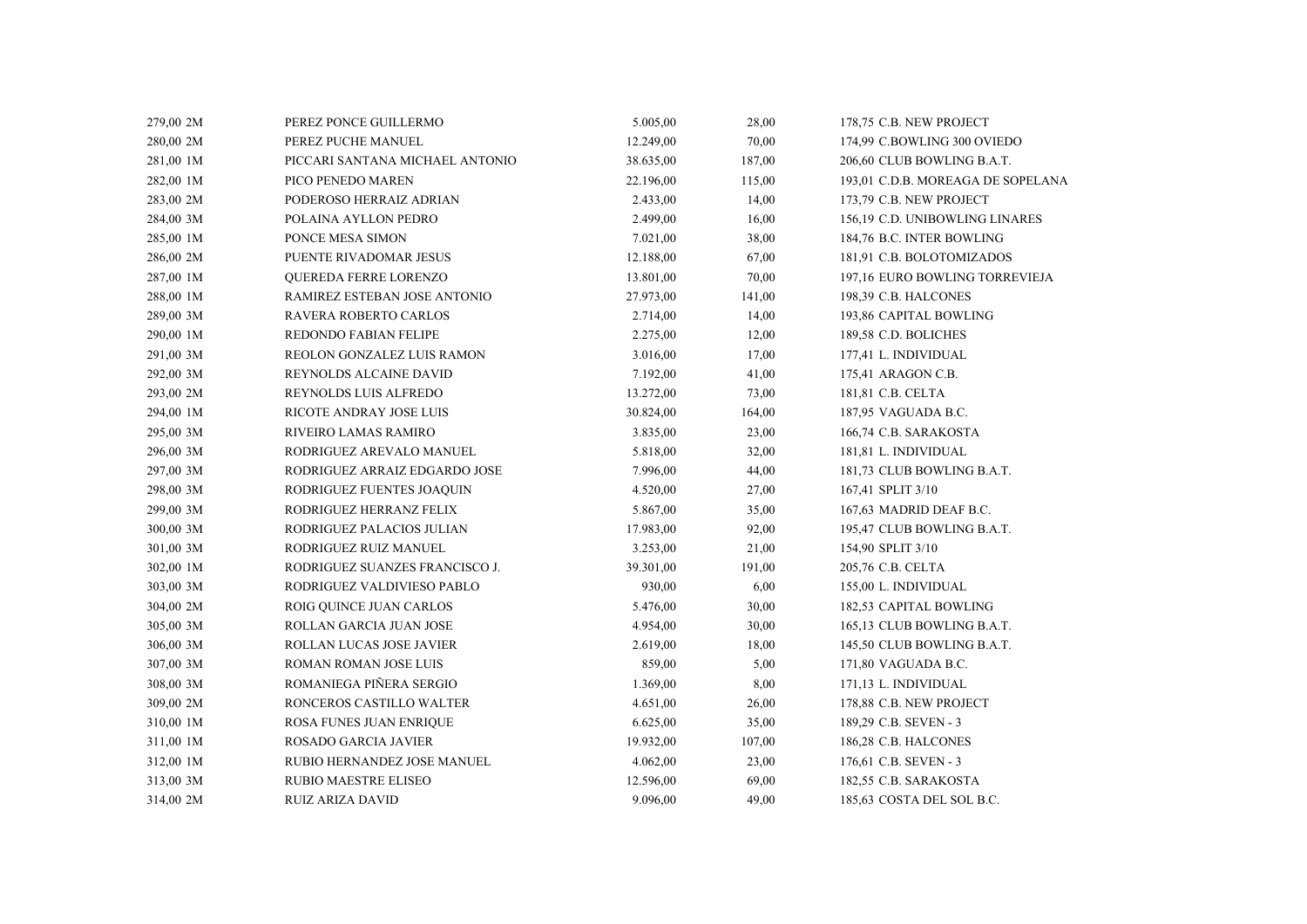| 315,00 2M | <b>RUIZ RODRIGUEZ ANTONIO</b>   | 2.004,00  | 12,00  | 167,00 C.B. COMARCAL           |  |
|-----------|---------------------------------|-----------|--------|--------------------------------|--|
| 316,00 3M | <b>SAEZ SANCHA ENRIQUE</b>      | 2.437,00  | 18,00  | 135,39 C.D. MAS QUE PLENO      |  |
| 317,00 4M | SAMPEDRO TRELLES DAVID          | 1.862,00  | 12,00  | 155,17 LIMITE 200 B.C.         |  |
| 318,00 4M | <b>SAMPEDRO TRELLES MANUEL</b>  | 2.029,00  | 12,00  | 169,08 LIMITE 200 B.C.         |  |
| 319,00 2M | SANCHEZ CUESTA JOSE ANTONIO     | 9.338,00  | 51,00  | 183,10 C.BOWLING 300 OVIEDO    |  |
| 320,00 3M | SANCHEZ LOPEZ JAIRO             | 7.810,00  | 45,00  | 173,56 ARAGON C.B.             |  |
| 321,00 2M | SANCHEZ LOPEZ JESUS ANTONIO     | 2.812,00  | 16,00  | 175,75 C.B. NEW PROJECT        |  |
| 322,00 2M | SANCHEZ LOPEZ JOSE ANTONIO      | 11.647,00 | 64,00  | 181,98 C.D. BOLICHES           |  |
| 323,00 3M | SANCHEZ MUÑOZ JOSE ANGEL        | 1.004,00  | 6,00   | 167,33 L. INDIVIDUAL           |  |
| 324,00 3M | <b>SANCHEZ PEREZ RAMON</b>      | 2.618,00  | 17,00  | 154,00 VAGUADA B.C.            |  |
| 325,00 1M | <b>SANCHEZ PIERRE LUC</b>       | 2.575,00  | 14,00  | 183,93 C.B. COMARCAL           |  |
| 326,00 3M | SANTISO SANCHEZ HUMBERTO        | 4.165,00  | 25,00  | 166,60 C.B. MILESIOS           |  |
| 327,00 3M | SANZ GARCIA ALFREDO MANUEL      | 716,00    | 4,00   | 179,00 C.B. NEW PROJECT        |  |
| 328,00 3M | <b>SANZ RUIZ JUAN ANDRES</b>    | 11.466,00 | 63,00  | 182,00 C.B. SARAKOSTA          |  |
| 329,00 3M | <b>SANZ ZUECO RUBEN</b>         | 5.057,00  | 26,00  | 194,50 C.B. SARAKOSTA          |  |
| 330,00 3M | <b>SAUGAR MARTIN AARON</b>      | 3.959,00  | 25,00  | 158,36 BOWLING HISPALIS        |  |
| 331,00 3M | <b>SEGURA BLANCO ESTEBAN</b>    | 5.952,00  | 36,00  | 165,33 CLUB BOWLING B.A.T.     |  |
| 332,00 3M | <b>SERRANO GALVEZ LUIS</b>      | 6.536,00  | 42,00  | 155,62 C.D. MAS QUE PLENO      |  |
| 333,00 1M | SERRANO GARCIA OSCAR            | 28.636,00 | 150,00 | 190,91 C.B. BOLOTOMIZADOS      |  |
| 334,00 2M | SERRANO MASA RAFAEL             | 22.440,00 | 116,00 | 193,45 C.B. BOLOTOMIZADOS      |  |
| 335,00 3M | SERRANO ROMERO JUAN             | 6.530,00  | 36,00  | 181,39 C.B. COMARCAL           |  |
| 336,00 3M | <b>SOLE AMUEDO ESTEFAN</b>      | 3.280,00  | 18,00  | 182,22 TOMAHAWK BOWLING CLUB   |  |
| 337,00 1M | <b>SOLER ALBERT OSCAR</b>       | 1.606,00  | 9,00   | 178,44 LEVANTE BOWLING         |  |
| 338,00 1M | <b>SOLER ALBERT XAVIER</b>      | 2.507,00  | 13,00  | 192,85 LEVANTE BOWLING         |  |
| 339,00 3M | STOYANOV PEPELANOV RAYKO        | 20.402,00 | 104,00 | 196,17 CAPITAL BOWLING         |  |
| 340,00 3M | STRICKER DANIEL EDWARD          | 6.452,00  | 34,00  | 189,76 LEVANTE BOWLING         |  |
| 341,00 3M | TANASOIU CHELCEA MALIN          | 1.964,00  | 12,00  | 163,67 B.C. TRAMUNTANA         |  |
| 342,00 3M | TARIBO CAMARASA XAVIER          | 4.729,00  | 25,00  | 189,16 JOVENTUT AL- VICI C.B.  |  |
| 343,00 1M | TATIL UGALINO FERICO            | 18.641,00 | 91,00  | 204,85 EURO BOWLING TORREVIEJA |  |
| 344,00 2M | TAYARA RODRIGUEZ AMIN           | 19.982,00 | 104,00 | 192,13 C.D. BOLICHES           |  |
| 345,00 3M | TEROL MARTINEZ ANGEL JOSE       | 1.699,00  | 12,00  | 141,58 TEAM 69 C.B.            |  |
| 346,00 3M | TERRERO VILLAMARIN MIGUEL ANGEL | 3.575,00  | 24,00  | 148,96 VAGUADA B.C.            |  |
| 347,00 3M | TOLEDANO MARTINEZ FERNANDO      | 4.409,00  | 29,00  | 152,03 MADRID DEAF B.C.        |  |
| 348,00 3M | <b>TUOMINEN SEPPO</b>           | 3.037,00  | 19,00  | 159,84 EURO BOWLING TORREVIEJA |  |
| 349,00 1M | VALL RUIZ JOAN                  | 5.282,00  | 28,00  | 188,64 C.B. SEVEN - 3          |  |
| 350,00 2M | VALLET DE EUGENIO JUAN          | 26.193,00 | 150,00 | 174,62 CLUB BOWLING B.A.T.     |  |